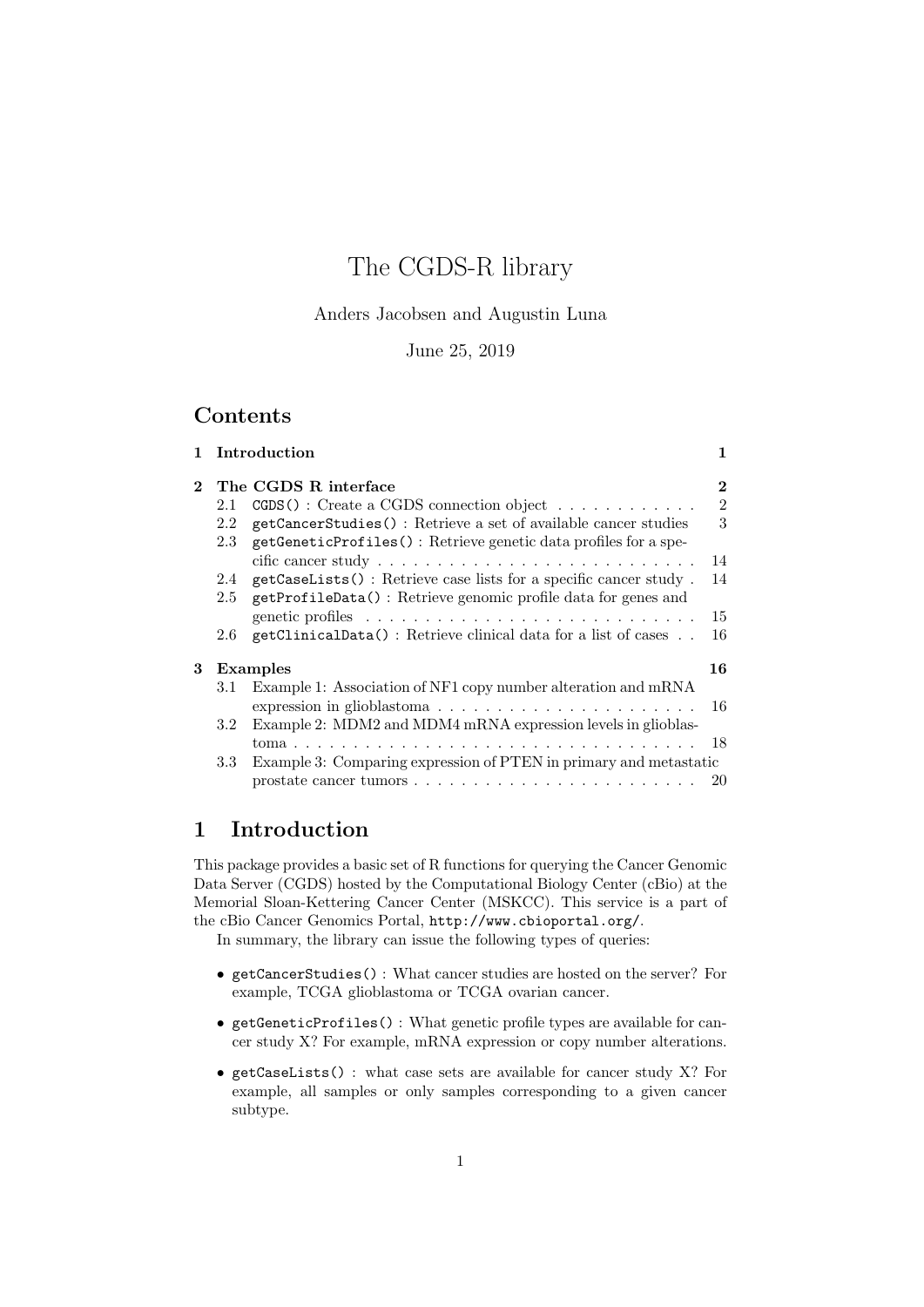- getProfileData(): Retrieve slices of genomic data. For example, a client can retrieve all mutation data for PTEN and EGFR in TCGA glioblastoma.
- getClinicalData(): Retrieve clinical data (e.g. patient survival time and age) for a given cancer study and list of cases.

Each of these functions will be briefly described in the following sections. The last part of this document includes some concrete examples of how to access and plot the data.

The purpose of this document is to give the reader a quick overview of the cgdsr package. Please refer to the corresponding R manual pages for a more detailed explanation of arguments and output for each function.

## 2 The CGDS R interface

#### 2.1 CGDS() : Create a CGDS connection object

Initially, we will establish a connection to the public CGDS server hosted by Memorial Sloan-Kettering Cancer Center. The function for creating a CGDS connection object requires the URL of the CGDS server service, in this case http://www.cbioportal.org/, as an argument.

```
> library(cgdsr)
> # Create CGDS object
> mycgds = CGDS("http://www.cbioportal.org/")
```
The variable mycgds is now a CGDS connection object pointing at the URL for the public CGDS server. This connection object must be included as an argument to all subsequent interface calls. Optionally, we can now perform a set of simple tests of the data returned from the CGDS connection object using the test function:

```
> # Test the CGDS endpoint URL using a few simple API tests
> test(mycgds)
```

```
getCancerStudies... OK
getCaseLists (1/2) ... OK
getCaseLists (2/2) ... OK
getGeneticProfiles (1/2) ... OK
getGeneticProfiles (2/2) ... OK
getClinicalData (1/1) ... OK
getProfileData (1/6) ... OK
getProfileData (2/6) ... OK
getProfileData (3/6) ... OK
getProfileData (4/6) ... OK
getProfileData (5/6) ... OK
getProfileData (6/6) ... OK
```
Note that the tests may not work if you are connecting to a portal other than the one in the above example. The tests can fail if the portal instance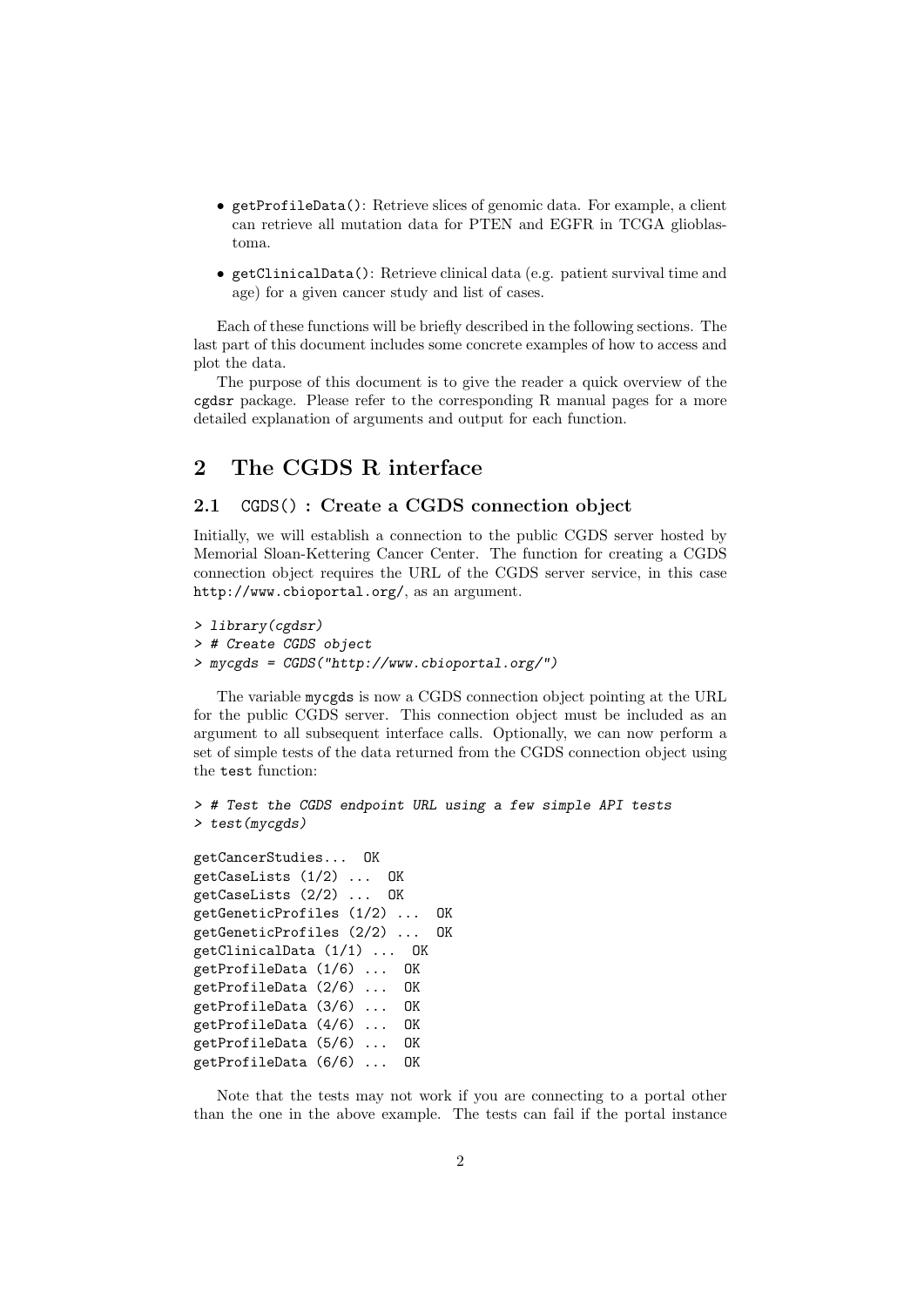does not contain the data that is being tested against, or if you do have have authorization to access the data that is being tested against.

A verbose option can be set for the CGDS connection object. This will cause function calls that retrieve data from cBioPortal to additionally display the programming interface URL to be displayed. This is useful for debugging and troubleshooting issues with the package.

> # Set verbose flag > setVerbose(mycgds, TRUE)

[1] TRUE

[Optional] A data access token can be optionally attached to a CGDS connection object when it is created. This allows you to connect to cBioPortal instances that require authentication. Data access tokens (when this feature is enabled) can be created through the cbioportal website. If you attempt to access data that you are not authorized to access you will get an Unauthorized (HTTP 401) error. Note the public portal at http://www.cbioportal.org/ does not require authentication so you do not need a token to connect to it.

```
> # Connect to a portal instance that requires authetication
> mysecurecgds = CGDS("https://cbioportal.mskcc.org/",
                      + token="fd0522cb-7972-40d0-9d83-cb4c14e8a337")
```
#### 2.2 getCancerStudies() : Retrieve a set of available cancer studies

Having created a CGDS connection object, we can now retrieve a data frame with available cancer studies using the getCancerStudies function:

```
> # Get list of cancer studies at server
> getCancerStudies(mycgds)[,c(1,2)]
```
http://www.cbioportal.org/webservice.do?cmd=getCancerStudies&

|    | cancer_study_id              |
|----|------------------------------|
| 1  | paac_jhu_2014                |
| 2  | mel_tsam_liang_2017          |
| 3  | all_stjude_2015              |
| 4  | all_stjude_2016              |
| 5  | aml_ohsu_2018                |
| 6  | laml_tcga_pub                |
| 7  | laml_tcga_pan_can_atlas_2018 |
| 8  | laml_tcga                    |
| 9  | acyc_fmi_2014                |
| 10 | acyc_jhu_2016                |
| 11 | acyc_mda_2015                |
| 12 | $acyc_mgh_2016$              |
| 13 | acyc_mskcc_2013              |
| 14 | acyc_sanger_2013             |
| 15 | acbc_mskcc_2015              |
| 16 | acc_tcga_pan_can_atlas_2018  |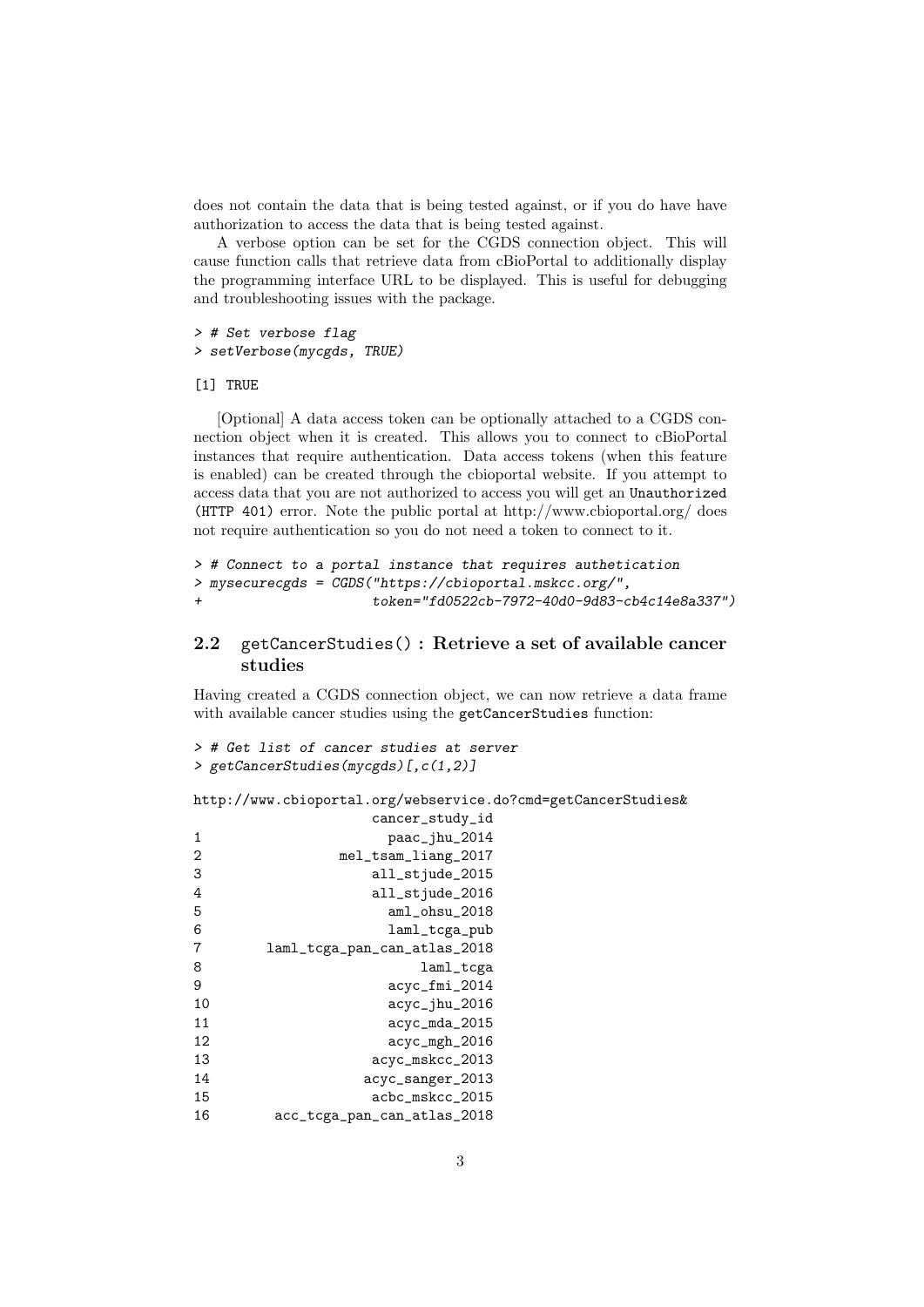| 17 | acc_tcga                         |
|----|----------------------------------|
| 18 | sarc_tcga_pub                    |
| 19 | ampca_bcm_2016                   |
| 20 | odg_msk_2017                     |
| 21 | bcc_unige_2016                   |
| 22 | blca_mskcc_solit_2014            |
| 23 | blca_mskcc_solit_2012            |
| 24 | blca_plasmacytoid_mskcc_2016     |
| 25 | blca_tcga_pub_2017               |
| 26 | blca_bgi                         |
| 27 | blca_dfarber_mskcc_2014          |
| 28 | blca_tcga_pub                    |
| 29 | blca_tcga_pan_can_atlas_2018     |
| 30 | blca_tcga                        |
| 31 | lgg_tcga_pan_can_atlas_2018      |
| 32 | lgg_tcga                         |
| 33 | brca_metabric                    |
| 34 | breast_msk_2018                  |
| 35 | brca_bccrc_xenograft_2014        |
| 36 | bfn_duke_nus_2015                |
| 37 | brca_bccrc                       |
| 38 | brca_broad                       |
| 39 | brca_sanger                      |
| 40 | brca_tcga_pub2015                |
| 41 | brca_tcga_pub                    |
| 42 | brca_tcga_pan_can_atlas_2018     |
| 43 | brca_tcga                        |
| 44 | cellline_ccle_broad              |
| 45 | cesc_tcga_pan_can_atlas_2018     |
| 46 | cesc_tcga                        |
| 47 | $chol_msk_2018$                  |
| 48 | chol_nccs_2013                   |
| 49 | chol_nus_2012                    |
| 50 | chol_tcga_pan_can_atlas_2018     |
| 51 | chol_tcga                        |
| 52 | 1cll_broad_2013                  |
| 53 | cll_iuopa_2015                   |
| 54 | cllsll_icgc_2011                 |
| 55 | coadread_dfci_2016               |
| 56 | coadread_genentech               |
| 57 | coadread_tcga_pub                |
| 58 | coadread_tcga_pan_can_atlas_2018 |
| 59 | coadread_tcga                    |
| 60 | coadread_mskcc                   |
| 61 | cscc_dfarber_2015                |
| 62 | cscc_hgsc_bcm_2014               |
| 63 | ctcl_columbia_2015               |
| 64 | pact_jhu_2011                    |
| 65 | desm_broad_2015                  |
|    |                                  |
| 66 | dlbcl_dfci_2018                  |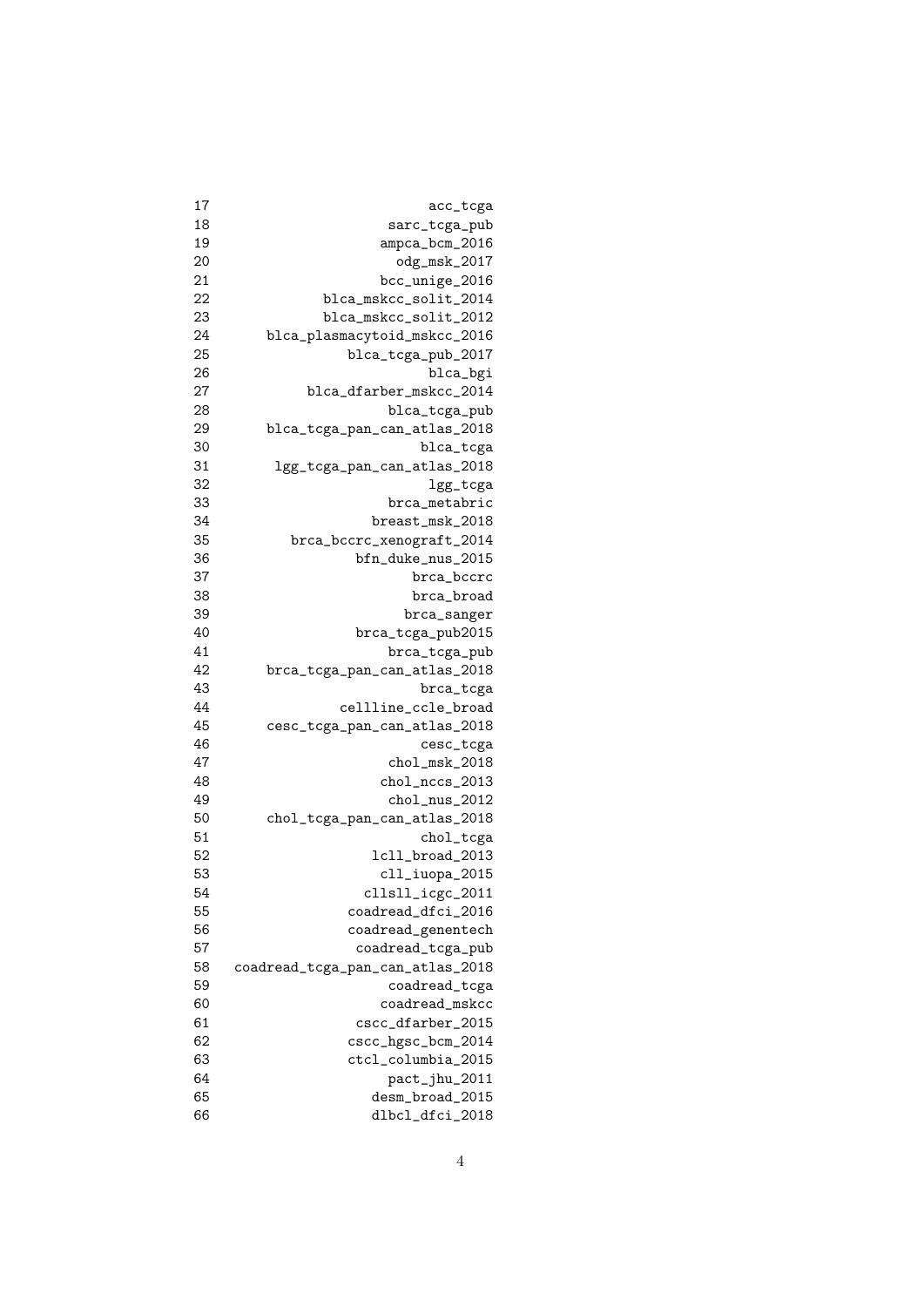| dlbc_broad_2012              |
|------------------------------|
| dlbcl_duke_2017              |
| dlbc_tcga_pan_can_atlas_2018 |
| nhl_bcgsc_2013               |
| ucec_msk_2018                |
| esca_broad                   |
| esca_tcga_pan_can_atlas_2018 |
| stes_tcga_pub                |
| esca_tcga                    |
| escc_icgc                    |
| escc_ucla_2014               |
| es_iocurie_2014              |
| gbc_msk_2018                 |
| gbc_shanghai_2014            |
| egc_tmucih_2015              |
| gct_msk_2016                 |
| gbm_tcga_pub2013             |
| gbm_tcga_pub                 |
| gbm_tcga_pan_can_atlas_2018  |
| gbm_tcga                     |
| glioma_msk_2018              |
| hnsc_broad                   |
| hnsc_jhu                     |
| hnsc_tcga_pub                |
| hnsc_tcga_pan_can_atlas_2018 |
| hnsc_tcga                    |
| liad_inserm_fr_2014          |
| hcc_mskimpact_2018           |
| hcc_inserm_fr_2015           |
| histiocytosis_cobi_msk_2019  |
| all_stjude_2013              |
| panet_shanghai_2013          |
| chol_jhu_2013                |
| kich_tcga_pub                |
| kich_tcga_pan_can_atlas_2018 |
| kich_tcga                    |
| kirc_bgi                     |
| ccrcc_irc_2014               |
| kirc_tcga_pub                |
| kirc_tcga_pan_can_atlas_2018 |
| kirc_tcga                    |
| kirp_tcga_pan_can_atlas_2018 |
| kirp_tcga                    |
| hcc_msk_venturaa_2018        |
| lihc_amc_prv                 |
| lihc_riken                   |
| lihc_tcga_pan_can_atlas_2018 |
| lihc_tcga                    |
| lgg_ucsf_2014                |
| luad_broad                   |
|                              |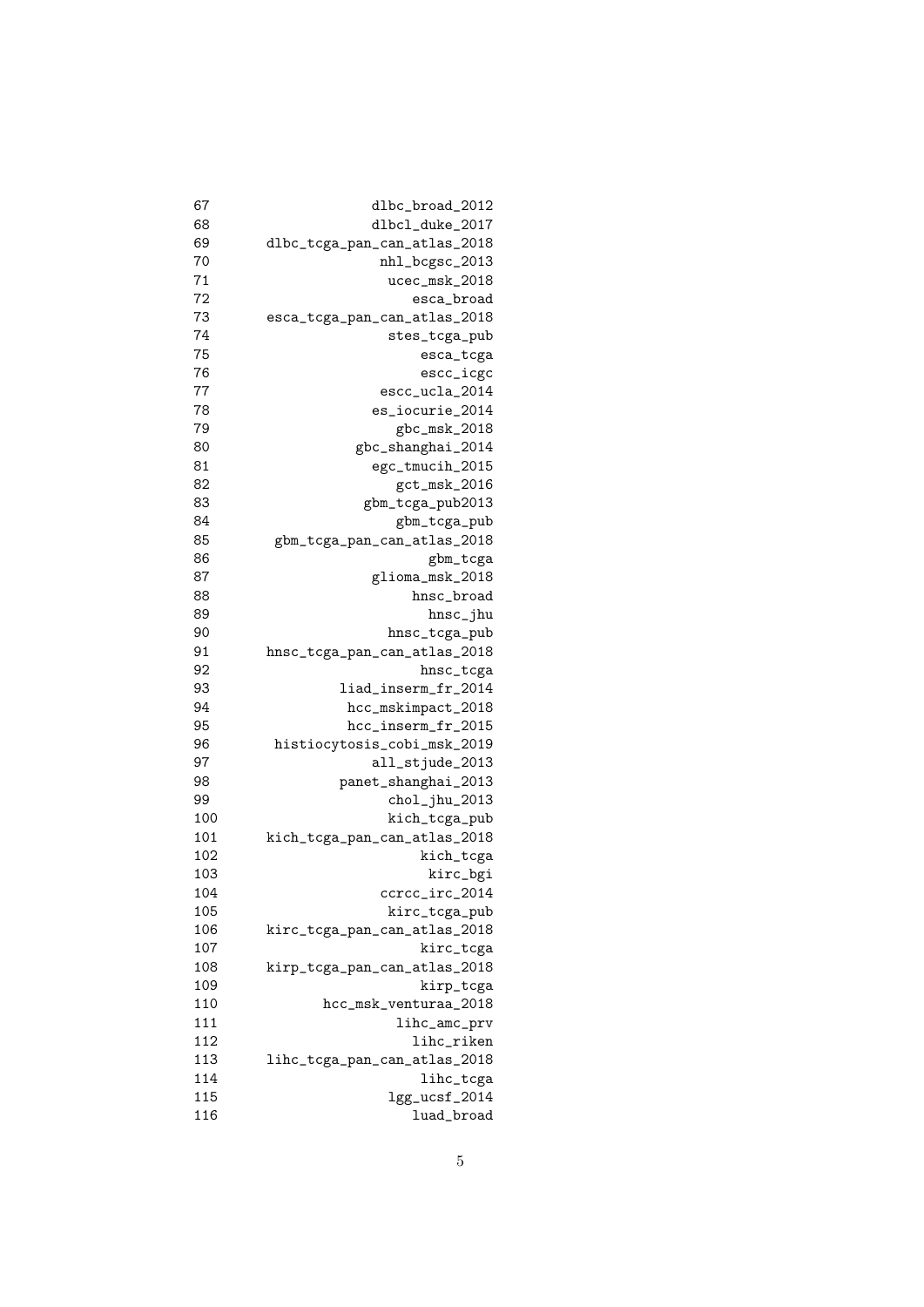| 117 | luad_mskcc_2015                   |
|-----|-----------------------------------|
| 118 | luad_tcga_pub                     |
| 119 | luad_tcga_pan_can_atlas_2018      |
| 120 | luad_tcga                         |
| 121 | luad_tsp                          |
| 122 | lusc_tcga_pub                     |
| 123 | lusc_tcga_pan_can_atlas_2018      |
| 124 | lusc_tcga                         |
| 125 | dlbc_tcga                         |
| 126 | msk_impact_2017                   |
| 127 | mixed_allen_2018                  |
| 128 | mpnst_mskcc                       |
| 129 | mcl_idibips_2013                  |
| 130 | mbn_mdacc_2013                    |
| 131 | mbl_broad_2012                    |
| 132 | mbl_icgc                          |
| 133 | mbl_pcgp                          |
| 134 | mbl_sickkids_2016                 |
| 135 | skcm_broad_dfarber                |
| 136 | lgggbm_tcga_pub                   |
| 137 | meso_tcga_pan_can_atlas_2018      |
| 138 | meso_tcga                         |
| 139 | brca_igr_2015                     |
| 140 | crc_msk_2017                      |
| 141 | egc_msk_2017                      |
| 142 | skcm_vanderbilt_mskcc_2015        |
| 143 | skcm_ucla_2016                    |
| 144 | prad_mich                         |
| 145 | prad_su2c_2019                    |
| 146 | prad_su2c_2015                    |
| 147 | metastatic_solid_tumors_mich_2017 |
| 148 | mm_broad                          |
| 149 | mds_tokyo_2011                    |
| 150 | cellline_nci60                    |
| 151 | npc_nusingapore                   |
| 152 | nbl_amc_2012                      |
| 153 | nbl_broad_2013                    |
| 154 | nbl_ucologne_2015                 |
| 155 | nepc_wcm_2016                     |
| 156 | nhl_bcgsc_2011                    |
| 157 | $lung_msk_2017$                   |
| 158 | nsclc_pd1_msk_2018                |
| 159 | nsclc_unito_2016                  |
| 160 | blca_nmibc_2017                   |
| 161 | hnsc_mdanderson_2013              |
| 162 | ov_tcga_pub                       |
| 163 |                                   |
| 164 | ov_tcga_pan_can_atlas_2018        |
| 165 | ov_tcga                           |
|     | nsclc_tcga_broad_2016             |
| 166 | paad_icgc                         |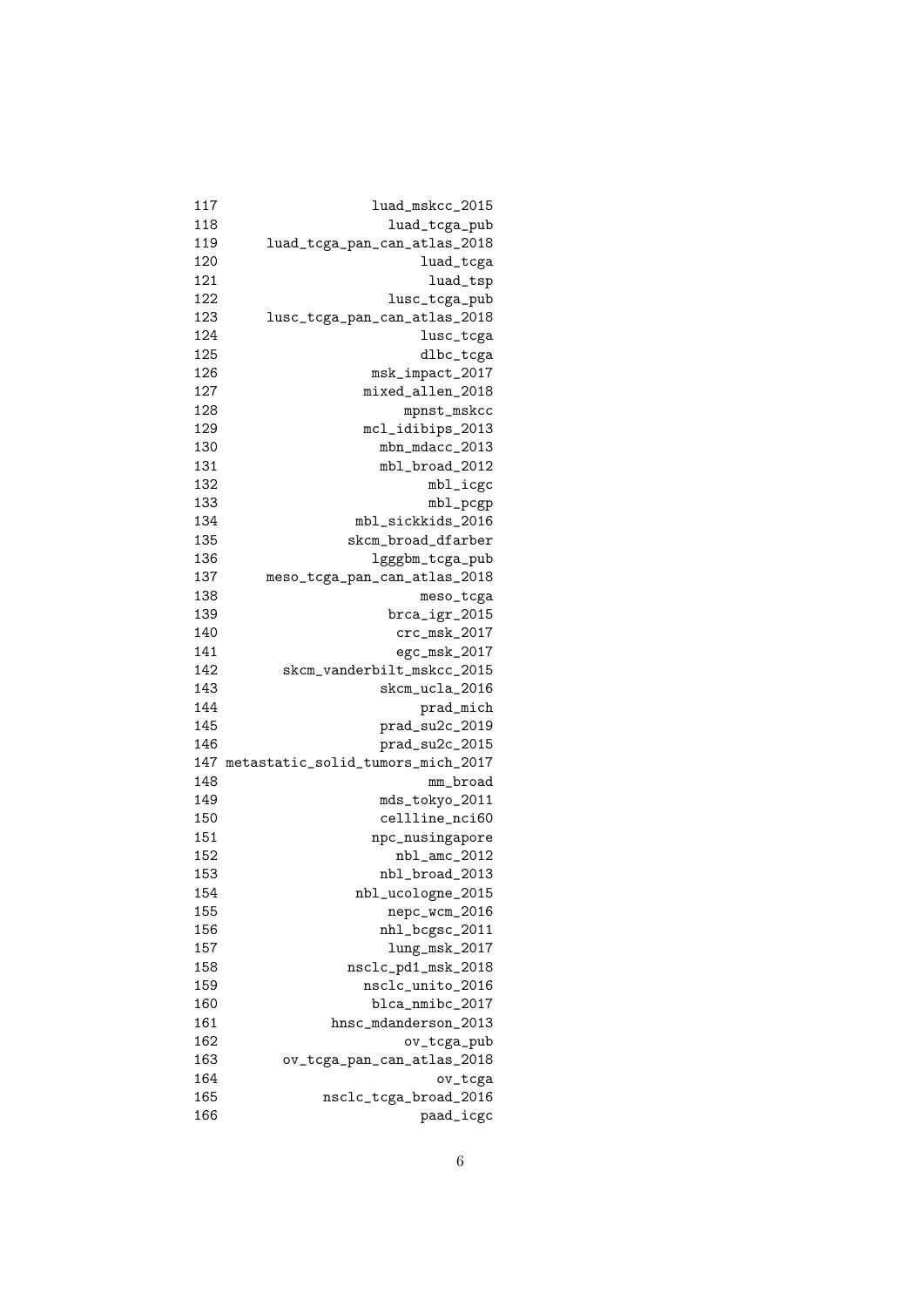| 167 | $\mathtt{paad\_qcmg\_uq\_2016}$                     |
|-----|-----------------------------------------------------|
| 168 | paad_tcga_pan_can_atlas_2018                        |
| 169 | paad_tcga                                           |
| 170 | paad_utsw_2015                                      |
| 171 | panet_jhu_2011                                      |
| 172 | panet_arcnet_2017                                   |
| 173 | thca_tcga_pub                                       |
| 174 | all_phase2_target_2018_pub                          |
| 175 | aml_target_2018_pub                                 |
| 176 | es_dfarber_broad_2014                               |
| 177 | nbl_target_2018_pub                                 |
| 178 | pediatric_dkfz_2017                                 |
| 179 | mixed_pipseq_2017                                   |
| 180 | rt_target_2018_pub                                  |
| 181 | wt_target_2018_pub                                  |
| 182 | pcpg_tcga_pub                                       |
| 183 | pcpg_tcga_pan_can_atlas_2018                        |
| 184 | pcpg_tcga                                           |
| 185 | past_dkfz_heidelberg_2013                           |
| 186 | plmeso_nyu_2015                                     |
| 187 | thyroid_mskcc_2016                                  |
| 188 | pcnsl_mayo_2015                                     |
| 189 | prad_broad_2013                                     |
| 190 | prad_broad                                          |
| 191 | prad_cpcg_2017                                      |
| 192 | prad_fhcrc                                          |
| 193 | prad_mskcc                                          |
| 194 | prad_mskcc_2014                                     |
| 195 | prad_p1000                                          |
| 196 | prad_eururol_2017                                   |
| 197 | prad_tcga_pub                                       |
| 198 | prad_tcga_pan_can_atlas_2018                        |
| 199 | prad_tcga                                           |
| 200 |                                                     |
| 201 | prad_mskcc_cheny1_organoids_2014<br>prad_mskcc_2017 |
| 202 |                                                     |
| 203 | hnc_mskcc_2016                                      |
|     | ccrcc_utokyo_2013                                   |
| 204 | nccrcc_genentech_2014                               |
| 205 | mrt_bcgsc_2016                                      |
| 206 | $rms\_nih\_2014$                                    |
| 207 | $summit_2018$                                       |
| 208 | sarc_mskcc                                          |
| 209 | sarc_tcga_pan_can_atlas_2018                        |
| 210 | sarc_tcga                                           |
| 211 | skcm_broad                                          |
| 212 | skcm_tcga_pan_can_atlas_2018                        |
| 213 | skcm_tcga                                           |
| 214 | skcm_yale                                           |
| 215 | skcm_broad_brafresist_2012                          |
| 216 | scco_mskcc                                          |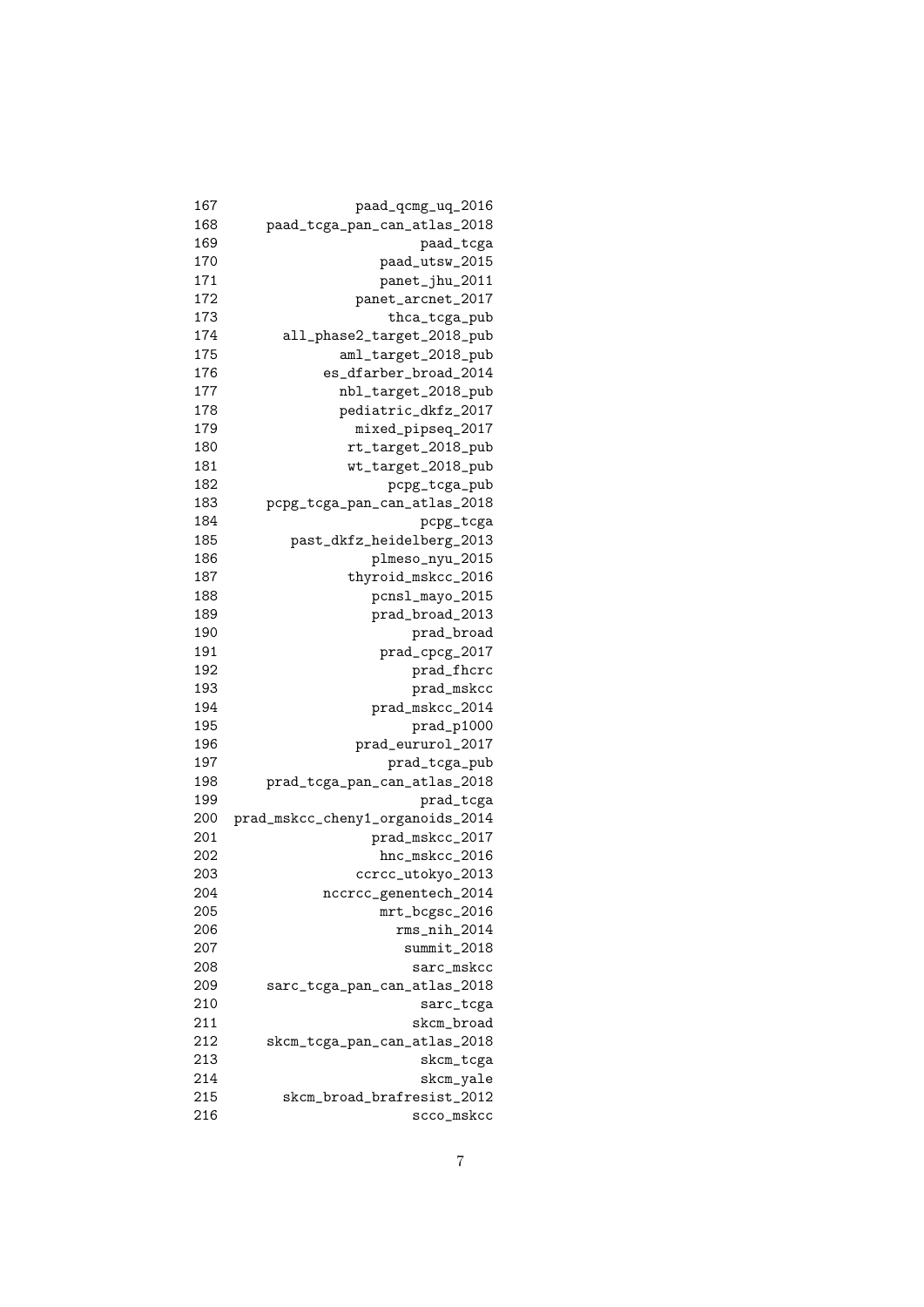| 217          | sclc_clcgp                     |                                                            |
|--------------|--------------------------------|------------------------------------------------------------|
| 218          | $sclc$ _jhu                    |                                                            |
| 219          | sclc_ucologne_2015             |                                                            |
| 220          | sclc_cancercell_gardner_2017   |                                                            |
| 221          | vsc_cuk_2018                   |                                                            |
| 222          | stad_pfizer_uhongkong          |                                                            |
| 223          | stad_tcga_pub                  |                                                            |
| 224          | stad_tcga_pan_can_atlas_2018   |                                                            |
| 225          | stad_tcga                      |                                                            |
| 226          | stad_utokyo                    |                                                            |
| 227          | stad_uhongkong                 |                                                            |
| 228          | tmb_mskcc_2018                 |                                                            |
| 229          | tgct_tcga                      |                                                            |
| 230          | tgct_tcga_pan_can_atlas_2018   |                                                            |
| 231          | angs_project_painter_2018      |                                                            |
| 232          | brca_mbcproject_wagle_2017     |                                                            |
| 233          | prad_mpcproject_2018           |                                                            |
| 234          | lung_msk_pdx                   |                                                            |
| 235          | tet_nci_2014                   |                                                            |
| 236          | thym_tcga_pan_can_atlas_2018   |                                                            |
| 237          | thym_tcga                      |                                                            |
| 238          | thca_tcga_pan_can_atlas_2018   |                                                            |
| 239          | thca_tcga                      |                                                            |
| 240          | urcc_mskcc_2016                |                                                            |
| 241          | utuc_mskcc_2015                |                                                            |
| 242          | utuc_cornell_baylor_mdacc_2019 |                                                            |
| 243          | blca_cornell_2016              |                                                            |
| 244          | $ucs_jhu_2014$                 |                                                            |
| 245          | ucs_tcga_pan_can_atlas_2018    |                                                            |
| 246          | ucs_tcga                       |                                                            |
| 247          | uccc_nih_2017                  |                                                            |
| 248          | ucec_tcga_pub                  |                                                            |
| 249          | ucec_tcga_pan_can_atlas_2018   |                                                            |
| 250          | ucec_tcga                      |                                                            |
| 251          | $um_qimr_2016$                 |                                                            |
| 252          | uvm_tcga_pan_can_atlas_2018    |                                                            |
| 253          | uvm_tcga                       |                                                            |
|              |                                | name                                                       |
| 1            |                                | Acinar Cell Carcinoma of the Pancreas (JHU, J Pathol 2014) |
| $\mathbf{2}$ |                                | Acral Melanoma (TGEN, Genome Res 2017)                     |
| 3            |                                | Acute Lymphoblastic Leukemia (St Jude, Nat Genet 2015)     |
| 4            |                                | Acute Lymphoblastic Leukemia (St Jude, Nat Genet 2016)     |
| 5            |                                | Acute Myeloid Leukemia (OHSU, Nature 2018)                 |
| 6            |                                | Acute Myeloid Leukemia (TCGA, NEJM 2013)                   |
| 7            |                                | Acute Myeloid Leukemia (TCGA, PanCancer Atlas)             |
| 8            |                                | Acute Myeloid Leukemia (TCGA, Provisional)                 |
| 9            |                                | Adenoid Cystic Carcinoma (FMI, Am J Surg Pathl. 2014)      |
| 10           |                                | Adenoid Cystic Carcinoma (JHU, Cancer Prev Res 2016)       |
| 11           |                                | Adenoid Cystic Carcinoma (MDA, Clin Cancer Res 2015)       |
| 12           |                                | Adenoid Cystic Carcinoma (MGH, Nat Gen 2016)               |
|              |                                |                                                            |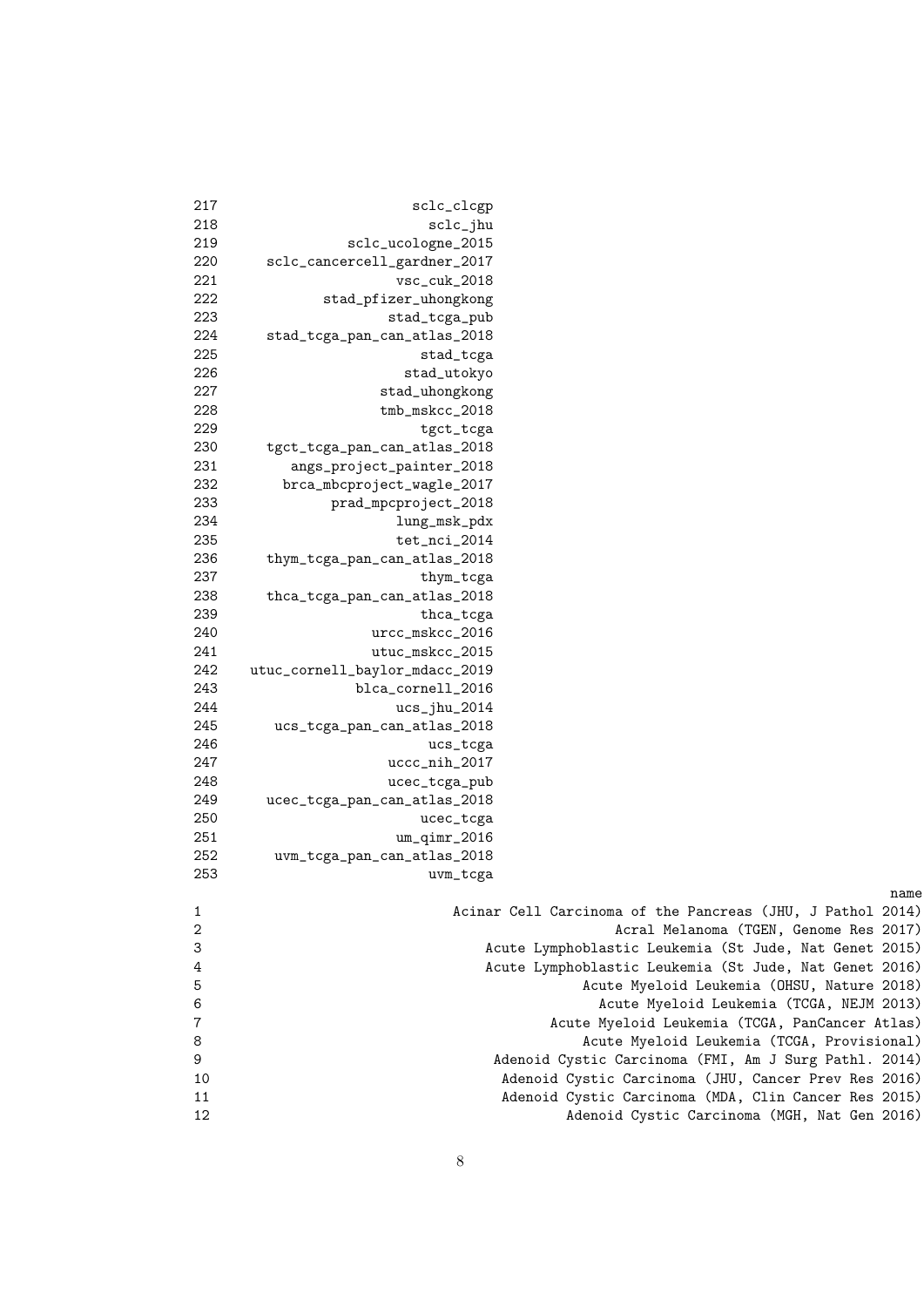| 13 | Adenoid Cystic Carcinoma (MSKCC, Nat Genet 2013)                                       |
|----|----------------------------------------------------------------------------------------|
| 14 | Adenoid Cystic Carcinoma (Sanger/MDA, JCI 2013)                                        |
| 15 | Adenoid Cystic Carcinoma of the Breast (MSKCC, J Pathol. 2015)                         |
| 16 | Adrenocortical Carcinoma (TCGA, PanCancer Atlas)                                       |
| 17 | Adrenocortical Carcinoma (TCGA, Provisional)                                           |
| 18 | Adult Soft Tissue Sarcomas (TCGA, Cell 2017)                                           |
| 19 | Ampullary Carcinoma (Baylor College of Medicine, Cell Reports 2016)                    |
| 20 | Anaplastic Oligodendroglioma and Anaplastic Oligoastrocytoma (MSKCC, Neuro Oncol 2017) |
| 21 | Basal Cell Carcinoma (UNIGE, Nat Genet 2016)                                           |
| 22 | Bladder Cancer (MSKCC, Eur Urol 2014)                                                  |
| 23 | Bladder Cancer (MSKCC, J Clin Onco 2013)                                               |
| 24 | Bladder Cancer (MSKCC, Nat Genet 2016)                                                 |
| 25 | Bladder Cancer (TCGA, Cell 2017)                                                       |
| 26 | Bladder Urothelial Carcinoma (BGI, Nat Genet 2013)                                     |
| 27 | Bladder Urothelial Carcinoma (DFCI/MSKCC, Cancer Discov 2014)                          |
| 28 |                                                                                        |
|    | Bladder Urothelial Carcinoma (TCGA, Nature 2014)                                       |
| 29 | Bladder Urothelial Carcinoma (TCGA, PanCancer Atlas)                                   |
| 30 | Bladder Urothelial Carcinoma (TCGA, Provisional)                                       |
| 31 | Brain Lower Grade Glioma (TCGA, PanCancer Atlas)                                       |
| 32 | Brain Lower Grade Glioma (TCGA, Provisional)                                           |
| 33 | Breast Cancer (METABRIC, Nature 2012 & Nat Commun 2016)                                |
| 34 | Breast Cancer (MSK, Cancer Cell 2018)                                                  |
| 35 | Breast Cancer Xenografts (British Columbia, Nature 2015)                               |
| 36 | Breast Fibroepithelial Tumors (Duke-NUS, Nat Genet 2015)                               |
| 37 | Breast Invasive Carcinoma (British Columbia, Nature 2012)                              |
| 38 | Breast Invasive Carcinoma (Broad, Nature 2012)                                         |
| 39 | Breast Invasive Carcinoma (Sanger, Nature 2012)                                        |
| 40 | Breast Invasive Carcinoma (TCGA, Cell 2015)                                            |
| 41 | Breast Invasive Carcinoma (TCGA, Nature 2012)                                          |
| 42 | Breast Invasive Carcinoma (TCGA, PanCancer Atlas)                                      |
| 43 | Breast Invasive Carcinoma (TCGA, Provisional)                                          |
| 44 | Cancer Cell Line Encyclopedia (Novartis/Broad, Nature 2012)                            |
| 45 | Cervical Squamous Cell Carcinoma (TCGA, PanCancer Atlas)                               |
| 46 | Cervical Squamous Cell Carcinoma and Endocervical Adenocarcinoma (TCGA, Provisional)   |
| 47 | Cholangiocarcinoma (MSK, Clin Cancer Res 2018)                                         |
| 48 | Cholangiocarcinoma (National Cancer Centre of Singapore, Nat Genet 2013)               |
| 49 | Cholangiocarcinoma (National University of Singapore, Nat Genet 2012)                  |
| 50 | Cholangiocarcinoma (TCGA, PanCancer Atlas)                                             |
| 51 | Cholangiocarcinoma (TCGA, Provisional)                                                 |
| 52 | Chronic Lymphocytic Leukemia (Broad, Cell 2013)                                        |
| 53 | Chronic Lymphocytic Leukemia (IUOPA, Nature 2015)                                      |
| 54 | Chronic lymphocytic leukemia (ICGC, Nature Genetics 2011)                              |
| 55 | Colorectal Adenocarcinoma (DFCI, Cell Reports 2016)                                    |
| 56 | Colorectal Adenocarcinoma (Genentech, Nature 2012)                                     |
| 57 | Colorectal Adenocarcinoma (TCGA, Nature 2012)                                          |
| 58 | Colorectal Adenocarcinoma (TCGA, PanCancer Atlas)                                      |
| 59 | Colorectal Adenocarcinoma (TCGA, Provisional)                                          |
| 60 | Colorectal Adenocarcinoma Triplets (MSKCC, Genome Biol 2014)                           |
| 61 | Cutaneous Squamous Cell Carcinoma (DFCI, Clin Cancer Res 2015)                         |
| 62 | Cutaneous Squamous Cell Carcinoma (MD Anderson, Clin Cancer Res 2014)                  |
|    |                                                                                        |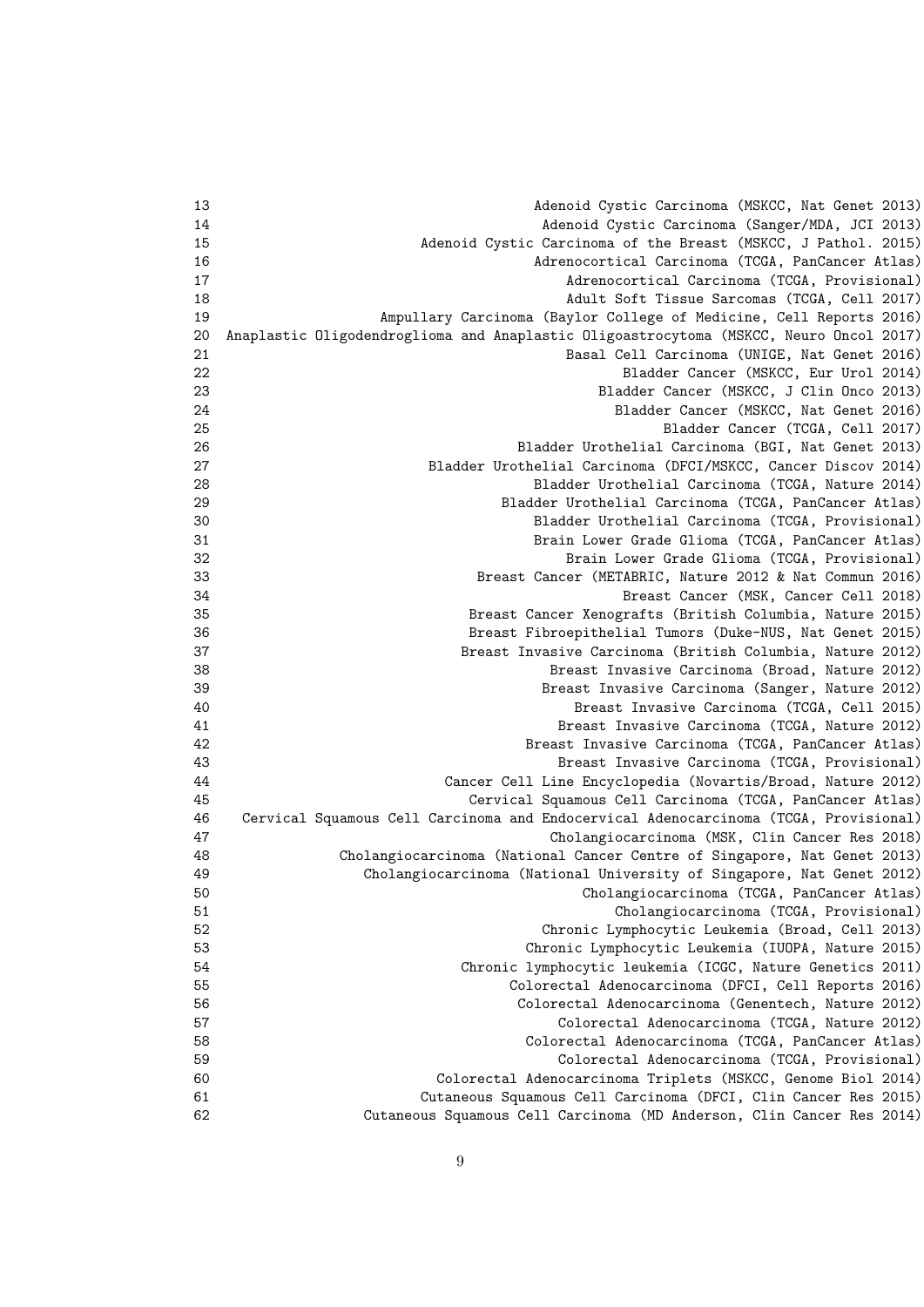| 63  | Cutaneous T Cell Lymphoma (Columbia U, Nat Genet 2015)              |
|-----|---------------------------------------------------------------------|
| 64  | Cystic Tumor of the Pancreas (Johns Hopkins, PNAS 2011)             |
| 65  | Desmoplastic Melanoma (Broad Institute, Nat Genet 2015)             |
| 66  | Diffuse Large B cell Lymphoma (DFCI, Nat Med 2018)                  |
| 67  | Diffuse Large B-Cell Lymphoma (Broad, PNAS 2012)                    |
| 68  | Diffuse Large B-Cell Lymphoma (Duke, Cell 2017)                     |
| 69  | Diffuse Large B-Cell Lymphoma (TCGA, PanCancer Atlas)               |
| 70  | Diffuse Large B-cell Lymphoma (BCGSC, Blood 2013)                   |
| 71  | Endometrial Cancer (MSK, 2018)                                      |
| 72  | Esophageal Adenocarcinoma (DFCI, Nat Genet 2013)                    |
| 73  | Esophageal Adenocarcinoma (TCGA, PanCancer Atlas)                   |
| 74  | Esophageal Carcinoma (TCGA, Nature 2017)                            |
| 75  | Esophageal Carcinoma (TCGA, Provisional)                            |
| 76  | Esophageal Squamous Cell Carcinoma (ICGC, Nature 2014)              |
| 77  | Esophageal Squamous Cell Carcinoma (UCLA, Nat Genet 2014)           |
| 78  | Ewing Sarcoma (Institut Curie, Cancer Discov 2014)                  |
| 79  | Gallbladder Cancer (MSK, Cancer 2018)                               |
| 80  | Gallbladder Carcinoma (Shanghai, Nat Genet 2014)                    |
| 81  | Gastric Adenocarcinoma (TMUCIH, PNAS 2015)                          |
| 82  | Germ Cell Tumors (MSKCC, J Clin Oncol 2016)                         |
| 83  | Glioblastoma (TCGA, Cell 2013)                                      |
| 84  | Glioblastoma (TCGA, Nature 2008)                                    |
| 85  | Glioblastoma Multiforme (TCGA, PanCancer Atlas)                     |
| 86  | Glioblastoma Multiforme (TCGA, Provisional)                         |
| 87  | Glioma (MSK, 2018)                                                  |
| 88  | Head and Neck Squamous Cell Carcinoma (Broad, Science 2011)         |
| 89  | Head and Neck Squamous Cell Carcinoma (Johns Hopkins, Science 2011) |
| 90  | Head and Neck Squamous Cell Carcinoma (TCGA, Nature 2015)           |
| 91  | Head and Neck Squamous Cell Carcinoma (TCGA, PanCancer Atlas)       |
| 92  | Head and Neck Squamous Cell Carcinoma (TCGA, Provisional)           |
| 93  | Hepatocellular Adenoma (INSERM, Cancer Cell 2014)                   |
| 94  | Hepatocellular Carcinoma (MSK, Clin Cancer Res 2018)                |
| 95  | Hepatocellular Carcinomas (INSERM, Nat Genet 2015)                  |
| 96  | Histiocytosis Cobimetinib (MSK, Nature 2019)                        |
| 97  | Hypodiploid Acute Lymphoid Leukemia (St Jude, Nat Genet 2013)       |
| 98  | Insulinoma (Shanghai, Nat Commun 2013)                              |
| 99  | Intrahepatic Cholangiocarcinoma (JHU, Nat Genet 2013)               |
| 100 | Kidney Chromophobe (TCGA, Cancer Cell 2014)                         |
| 101 | Kidney Chromophobe (TCGA, PanCancer Atlas)                          |
| 102 | Kidney Chromophobe (TCGA, Provisional)                              |
| 103 | Kidney Renal Clear Cell Carcinoma (BGI, Nat Genet 2012)             |
| 104 | Kidney Renal Clear Cell Carcinoma (IRC, Nat Genet 2014)             |
| 105 | Kidney Renal Clear Cell Carcinoma (TCGA, Nature 2013)               |
| 106 | Kidney Renal Clear Cell Carcinoma (TCGA, PanCancer Atlas)           |
| 107 | Kidney Renal Clear Cell Carcinoma (TCGA, Provisional)               |
| 108 | Kidney Renal Papillary Cell Carcinoma (TCGA, PanCancer Atlas)       |
| 109 | Kidney Renal Papillary Cell Carcinoma (TCGA, Provisional)           |
| 110 | Liver Hepatocellular Adenoma and Carcinomas (MSK, PLOS One 2018)    |
| 111 | Liver Hepatocellular Carcinoma (AMC, Hepatology 2014)               |
| 112 | Liver Hepatocellular Carcinoma (RIKEN, Nat Genet 2012)              |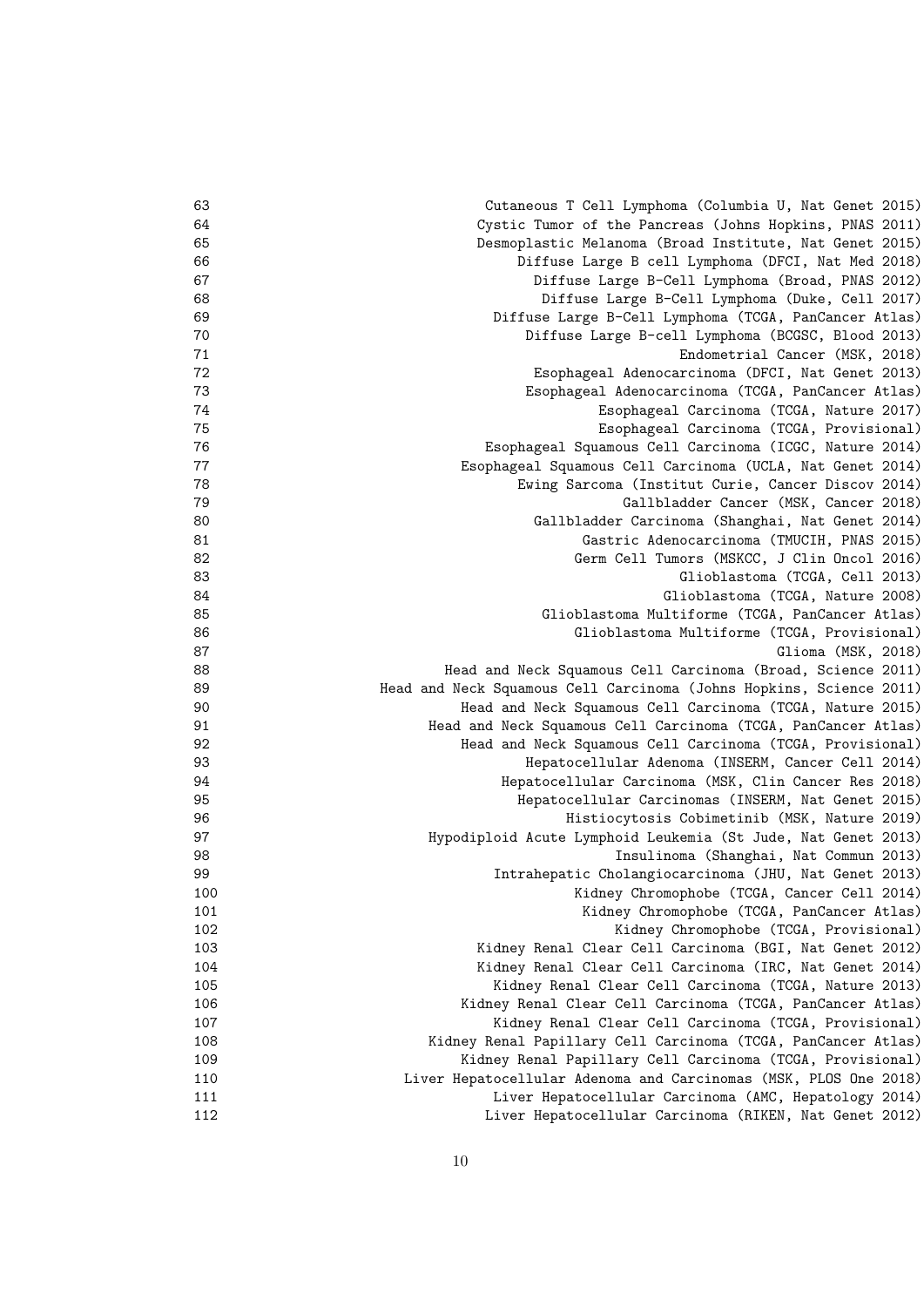| 113 | Liver Hepatocellular Carcinoma (TCGA, PanCancer Atlas)              |
|-----|---------------------------------------------------------------------|
| 114 | Liver Hepatocellular Carcinoma (TCGA, Provisional)                  |
| 115 | Low-Grade Gliomas (UCSF, Science 2014)                              |
| 116 | Lung Adenocarcinoma (Broad, Cell 2012)                              |
| 117 | Lung Adenocarcinoma (MSKCC, Science 2015)                           |
| 118 | Lung Adenocarcinoma (TCGA, Nature 2014)                             |
| 119 | Lung Adenocarcinoma (TCGA, PanCancer Atlas)                         |
| 120 | Lung Adenocarcinoma (TCGA, Provisional)                             |
| 121 | Lung Adenocarcinoma (TSP, Nature 2008)                              |
| 122 | Lung Squamous Cell Carcinoma (TCGA, Nature 2012)                    |
| 123 | Lung Squamous Cell Carcinoma (TCGA, PanCancer Atlas)                |
| 124 | Lung Squamous Cell Carcinoma (TCGA, Provisional)                    |
| 125 | Lymphoid Neoplasm Diffuse Large B-cell Lymphoma (TCGA, Provisional) |
| 126 | MSK-IMPACT Clinical Sequencing Cohort (MSKCC, Nat Med 2017)         |
| 127 | MSS Mixed Solid Tumors (Broad/Dana-Farber, Nat Genet 2018)          |
| 128 | Malignant Peripheral Nerve Sheath Tumor (MSKCC, Nat Genet 2014)     |
| 129 | Mantle Cell Lymphoma (IDIBIPS, PNAS 2013)                           |
| 130 | Mature B-cell malignancies (MD Anderson Cancer Center)              |
| 131 | Medulloblastoma (Broad, Nature 2012)                                |
| 132 | Medulloblastoma (ICGC, Nature 2012)                                 |
| 133 | Medulloblastoma (PCGP, Nature 2012)                                 |
| 134 | Medulloblastoma (Sickkids, Nature 2016)                             |
| 135 | Melanoma (Broad/Dana Farber, Nature 2012)                           |
| 136 | Merged Cohort of LGG and GBM (TCGA, Cell 2016)                      |
| 137 | Mesothelioma (TCGA, PanCancer Atlas)                                |
| 138 | Mesothelioma (TCGA, Provisional)                                    |
| 139 | Metastatic Breast Cancer (INSERM, PLoS Med 2016)                    |
| 140 | Metastatic Colorectal Cancer (MSKCC, Cancer Cell 2018)              |
| 141 | Metastatic Esophagogastric Cancer (MSKCC, Cancer Discovery 2017)    |
| 142 | Metastatic Melanoma (MSKCC, JCO Precis Oncol 2017)                  |
| 143 | Metastatic Melanoma (UCLA, Cell 2016)                               |
| 144 | Metastatic Prostate Adenocarcinoma (MCTP, Nature 2012)              |
| 145 | Metastatic Prostate Adenocarcinoma (SU2C/PCF Dream Team, PNAS 2019) |
| 146 | Metastatic Prostate Cancer (SU2C/PCF Dream Team, Cell 2015)         |
| 147 | Metastatic Solid Cancers (UMich, Nature 2017)                       |
| 148 | Multiple Myeloma (Broad, Cancer Cell 2014)                          |
| 149 | Myelodysplasia (UTokyo, Nature 2011)                                |
| 150 | NCI-60 Cell Lines (NCI, Cancer Res 2012)                            |
| 151 | Nasopharyngeal Carcinoma (Singapore, Nat Genet 2014)                |
| 152 | Neuroblastoma (AMC Amsterdam, Nature 2012)                          |
| 153 | Neuroblastoma (Broad, Nat Genet 2013)                               |
| 154 | Neuroblastoma (Broad, Nature 2015)                                  |
| 155 | Neuroendocrine Prostate Cancer (Multi-Institute, Nat Med 2016)      |
| 156 | Non-Hodgkin Lymphoma (BCGSC, Nature 2011)                           |
| 157 | Non-Small Cell Cancer (MSKCC, Cancer Discov 2017)                   |
| 158 | Non-Small Cell Lung Cancer (MSKCC, J Clin Oncol 2018)               |
| 159 | Non-Small Cell Lung Cancer (University of Turin, Lung Cancer 2017)  |
| 160 | Nonmuscle Invasive Bladder Cancer (MSK Eur Urol 2017)               |
| 161 | Oral Squamous Cell Carcinoma (MD Anderson, Cancer Discov 2013)      |
| 162 | Ovarian Serous Cystadenocarcinoma (TCGA, Nature 2011)               |
|     |                                                                     |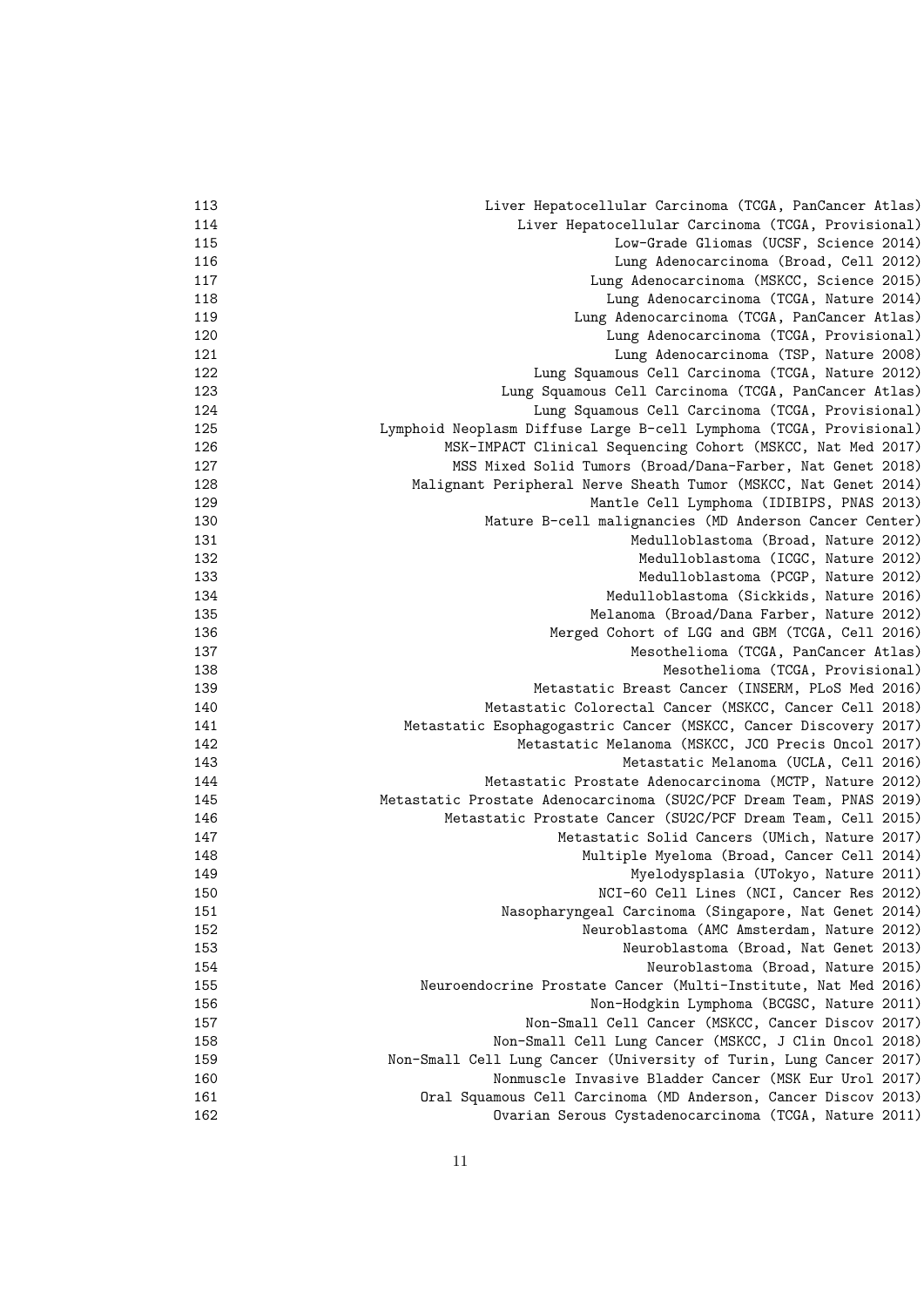| 163 | Ovarian Serous Cystadenocarcinoma (TCGA, PanCancer Atlas)                   |
|-----|-----------------------------------------------------------------------------|
| 164 | Ovarian Serous Cystadenocarcinoma (TCGA, Provisional)                       |
| 165 | Pan-Lung Cancer (TCGA, Nat Genet 2016)                                      |
| 166 | Pancreatic Adenocarcinoma (ICGC, Nature 2012)                               |
| 167 | Pancreatic Adenocarcinoma (QCMG, Nature 2016)                               |
| 168 | Pancreatic Adenocarcinoma (TCGA, PanCancer Atlas)                           |
| 169 | Pancreatic Adenocarcinoma (TCGA, Provisional)                               |
| 170 | Pancreatic Cancer (UTSW, Nat Commun 2015)                                   |
| 171 | Pancreatic Neuroendocrine Tumors (Johns Hopkins University, Science 2011)   |
| 172 | Pancreatic Neuroendocrine Tumors (Multi-Institute, Nature 2017)             |
| 173 | Papillary Thyroid Carcinoma (TCGA, Cell 2014)                               |
| 174 | Pediatric Acute Lymphoid Leukemia - Phase II (TARGET, 2018)                 |
| 175 | Pediatric Acute Myeloid Leukemia (TARGET, 2018)                             |
| 176 | Pediatric Ewing Sarcoma (DFCI, Cancer Discov 2014)                          |
| 177 | Pediatric Neuroblastoma (TARGET, 2018)                                      |
| 178 | Pediatric Pan-Cancer (DKFZ, Nature 2017)                                    |
| 179 | Pediatric Pan-cancer (Columbia U, Genome Med 2016)                          |
| 180 | Pediatric Rhabdoid Tumor (TARGET, 2018)                                     |
| 181 | Pediatric Wilms' Tumor (TARGET, 2018)                                       |
| 182 | Pheochromocytoma and Paraganglioma (TCGA, Cell 2017)                        |
| 183 | Pheochromocytoma and Paraganglioma (TCGA, PanCancer Atlas)                  |
| 184 | Pheochromocytoma and Paraganglioma (TCGA, Provisional)                      |
| 185 | Pilocytic Astrocytoma (ICGC, Nature Genetics 2013)                          |
| 186 | Pleural Mesothelioma (NYU, Cancer Res 2015)                                 |
| 187 | Poorly-Differentiated and Anaplastic Thyroid Cancers (MSKCC, JCI 2016)      |
| 188 | Primary Central Nervous System Lymphoma (Mayo Clinic, Clin Cancer Res 2015) |
| 189 | Prostate Adenocarcinoma (Broad/Cornell, Cell 2013)                          |
| 190 | Prostate Adenocarcinoma (Broad/Cornell, Nat Genet 2012)                     |
| 191 | Prostate Adenocarcinoma (CPC-GENE, Nature 2017)                             |
| 192 | Prostate Adenocarcinoma (Fred Hutchinson CRC, Nat Med 2016)                 |
| 193 | Prostate Adenocarcinoma (MSKCC, Cancer Cell 2010)                           |
| 194 | Prostate Adenocarcinoma (MSKCC, PNAS 2014)                                  |
| 195 | Prostate Adenocarcinoma (MSKCC/DFCI, Nature Genetics 2018)                  |
| 196 | Prostate Adenocarcinoma (SMMU, Eur Urol 2017)                               |
| 197 | Prostate Adenocarcinoma (TCGA, Cell 2015)                                   |
| 198 | Prostate Adenocarcinoma (TCGA, PanCancer Atlas)                             |
| 199 |                                                                             |
|     | Prostate Adenocarcinoma (TCGA, Provisional)                                 |
| 200 | Prostate Adenocarcinoma Organoids (MSKCC, Cell 2014)                        |
| 201 | Prostate Cancer (MSKCC, JCO Precis Oncol 2017)                              |
| 202 | Recurrent and Metastatic Head & Neck Cancer (MSKCC, JAMA Oncol 2016)        |
| 203 | Renal Clear Cell Carcinoma (UTokyo, Nat Genet 2013)                         |
| 204 | Renal Non-Clear Cell Carcinoma (Genentech, Nat Genet 2014)                  |
| 205 | Rhabdoid Cancer (BCGSC, Cancer Cell 2016)                                   |
| 206 | Rhabdomyosarcoma (NIH, Cancer Discov 2014)                                  |
| 207 | SUMMIT - Neratinib Basket Study (Multi-Institute, Nature 2018)              |
| 208 | Sarcoma (MSKCC/Broad, Nat Genet 2010)                                       |
| 209 | Sarcoma (TCGA, PanCancer Atlas)                                             |
| 210 | Sarcoma (TCGA, Provisional)                                                 |
| 211 | Skin Cutaneous Melanoma (Broad, Cell 2012)                                  |
| 212 | Skin Cutaneous Melanoma (TCGA, PanCancer Atlas)                             |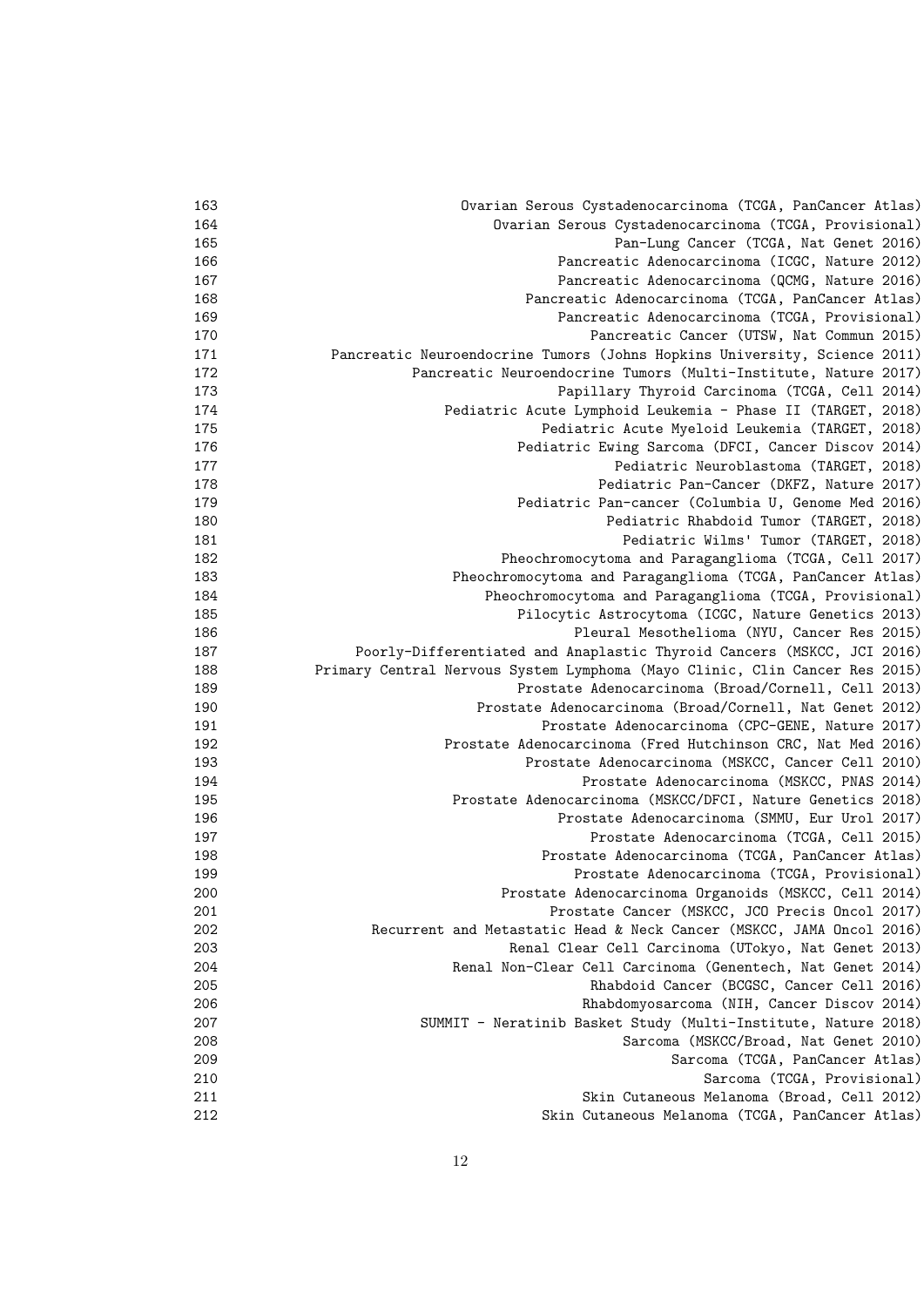| 213 | Skin Cutaneous Melanoma (TCGA, Provisional)                            |
|-----|------------------------------------------------------------------------|
| 214 | Skin Cutaneous Melanoma (Yale, Nat Genet 2012)                         |
| 215 | Skin Cutaneous Melanoma (Broad, Cancer Discov 2014)                    |
| 216 | Small Cell Carcinoma of the Ovary (MSKCC, Nat Genet 2014)              |
| 217 | Small Cell Lung Cancer (CLCGP, Nat Genet 2012)                         |
| 218 | Small Cell Lung Cancer (Johns Hopkins, Nat Genet 2012)                 |
| 219 | Small Cell Lung Cancer (U Cologne, Nature 2015)                        |
| 220 | Small-Cell Lung Cancer (Multi-Institute, Cancer Cell 2017)             |
| 221 | Squamous Cell Carcinoma of the Vulva (CUK, Exp Mol Med 2018)           |
| 222 | Stomach Adenocarcinoma (Pfizer and UHK, Nat Genet 2014)                |
| 223 | Stomach Adenocarcinoma (TCGA, Nature 2014)                             |
| 224 | Stomach Adenocarcinoma (TCGA, PanCancer Atlas)                         |
| 225 | Stomach Adenocarcinoma (TCGA, Provisional)                             |
| 226 | Stomach Adenocarcinoma (U Tokyo, Nat Genet 2014)                       |
| 227 | Stomach Adenocarcinoma (UHK, Nat Genet 2011)                           |
| 228 | TMB and Immunotherapy (MSKCC, Nat Genet 2019)                          |
| 229 | Testicular Germ Cell Cancer (TCGA, Provisional)                        |
| 230 | Testicular Germ Cell Tumors (TCGA, PanCancer Atlas)                    |
| 231 | The Angiosarcoma Project - Count Me In (Provisional, September 2018)   |
| 232 | The Metastatic Breast Cancer Project (Provisional, October 2018)       |
| 233 | The Metastatic Prostate Cancer Project (Provisional, December 2018)    |
| 234 | Thoracic PDX (MSK, Provisional)                                        |
| 235 | Thymic Epithelial Tumors (NCI, Nat Genet 2014)                         |
| 236 | Thymoma (TCGA, PanCancer Atlas)                                        |
| 237 | Thymoma (TCGA, Provisional)                                            |
| 238 | Thyroid Carcinoma (TCGA, PanCancer Atlas)                              |
| 239 | Thyroid Carcinoma (TCGA, Provisional)                                  |
| 240 | Unclassified Renal Cell Carcinoma (MSK, Nature 2016)                   |
| 241 | Upper Tract Urothelial Cancer (MSK, Eur Urol 2015)                     |
| 242 | Upper Tract Urothelial Carcinoma (Cornell/Baylor/MDACC, Nat Comm 2019) |
| 243 | Urothelial Carcinoma (Cornell/Trento, Nat Gen 2016)                    |
| 244 | Uterine Carcinosarcoma (Johns Hopkins, Nat Commun 2014)                |
| 245 | Uterine Carcinosarcoma (TCGA, PanCancer Atlas)                         |
| 246 | Uterine Carcinosarcoma (TCGA, Provisional)                             |
| 247 | Uterine Clear Cell Carcinoma (NIH, Cancer 2017)                        |
| 248 | Uterine Corpus Endometrial Carcinoma (TCGA, Nature 2013)               |
| 249 | Uterine Corpus Endometrial Carcinoma (TCGA, PanCancer Atlas)           |
| 250 | Uterine Corpus Endometrial Carcinoma (TCGA, Provisional)               |
| 251 | Uveal Melanoma (QIMR, Oncotarget 2016)                                 |
| 252 | Uveal Melanoma (TCGA, PanCancer Atlas)                                 |
| 253 | Uveal Melanoma (TCGA, Provisional)                                     |
|     |                                                                        |

Here we are only showing the first two columns, the cancer study ID and short name, of the result data frame. There is also a third column, a longer description of the cancer study. The cancer study ID must be used in subsequent interface calls to retrieve case lists and genetic data profiles (see below).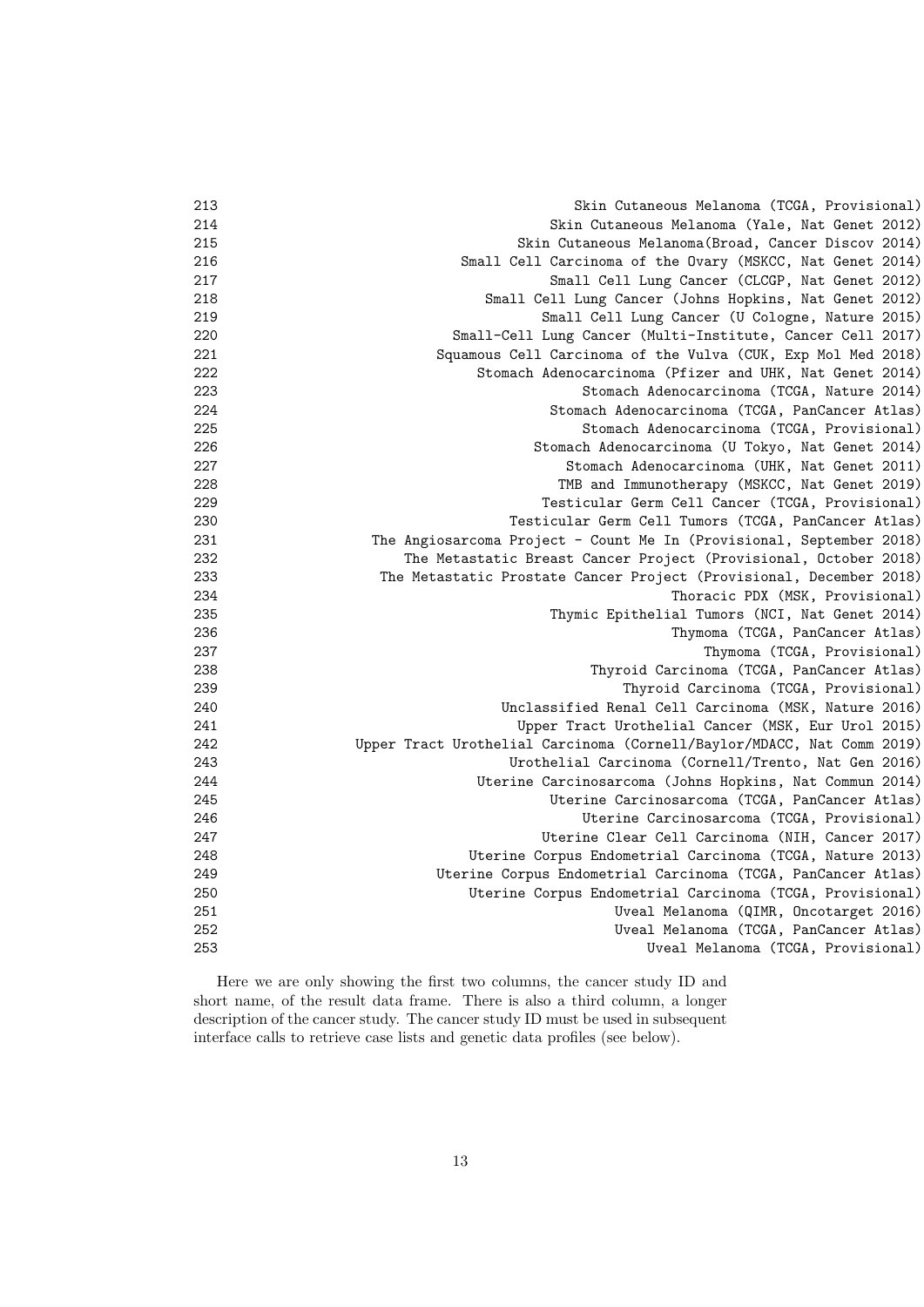## 2.3 getGeneticProfiles() : Retrieve genetic data profiles for a specific cancer study

This function queries the CGDS API and returns the available genetic profiles, e.g. mutation or copy number profiles, stored about a specific cancer study. Below we list the current genetic profiles for the TCGA glioblastoma cancer study:

```
> getGeneticProfiles(mycgds,'gbm_tcga')[,c(1:2)]
```

```
http://www.cbioportal.org/webservice.do?cmd=getGeneticProfiles&cancer_study_id=gbm_tcga
```

|                | genetic_profile_id                              |  |  |
|----------------|-------------------------------------------------|--|--|
| $\mathbf{1}$   | gbm_tcga_rppa                                   |  |  |
| $\overline{2}$ | gbm_tcga_rppa_Zscores                           |  |  |
| 3              | gbm_tcga_gistic                                 |  |  |
| 4              | gbm_tcga_mrna_U133                              |  |  |
| 5              | gbm_tcga_mrna_U133_Zscores                      |  |  |
| 6              | gbm_tcga_mrna                                   |  |  |
| $\overline{7}$ | gbm_tcga_mrna_median_Zscores                    |  |  |
| 8              | gbm_tcga_rna_seq_v2_mrna                        |  |  |
| 9              | gbm_tcga_rna_seq_v2_mrna_median_Zscores         |  |  |
| 10             | gbm_tcga_linear_CNA                             |  |  |
| 11             | gbm_tcga_methylation_hm27                       |  |  |
| 12             | gbm_tcga_methylation_hm450                      |  |  |
| 13             | gbm_tcga_mutations                              |  |  |
|                | genetic_profile_name                            |  |  |
| $\mathbf{1}$   | Protein expression (RPPA)                       |  |  |
| 2              | Protein expression Z-scores (RPPA)              |  |  |
| 3              | Putative copy-number alterations from GISTIC    |  |  |
| 4              | mRNA expression (U133 microarray only)          |  |  |
| 5              | mRNA Expression z-Scores (U133 microarray only) |  |  |
| 6              | mRNA expression (microarray)                    |  |  |
| 7              | mRNA Expression z-Scores (microarray)           |  |  |
| 8              | mRNA expression (RNA Seq V2 RSEM)               |  |  |
| 9              | mRNA Expression z-Scores (RNA Seq V2 RSEM)      |  |  |
| 10             | Relative linear copy-number values              |  |  |
| 11             | Methylation (HM27)                              |  |  |
| 12             | Methylation (HM450)                             |  |  |
| 13             | Mutations                                       |  |  |

Here we are only listing the first two columns, genetic profile ID and short name, of the resulting data frame. Please refer to the R manual pages for a more extended specification of the arguments and output.

## 2.4 getCaseLists() : Retrieve case lists for a specific cancer study

This function queries the CGDS API and returns available case lists for a specific cancer study. For example, within a particular study, only some cases may have sequence data, and another subset of cases may have been sequenced and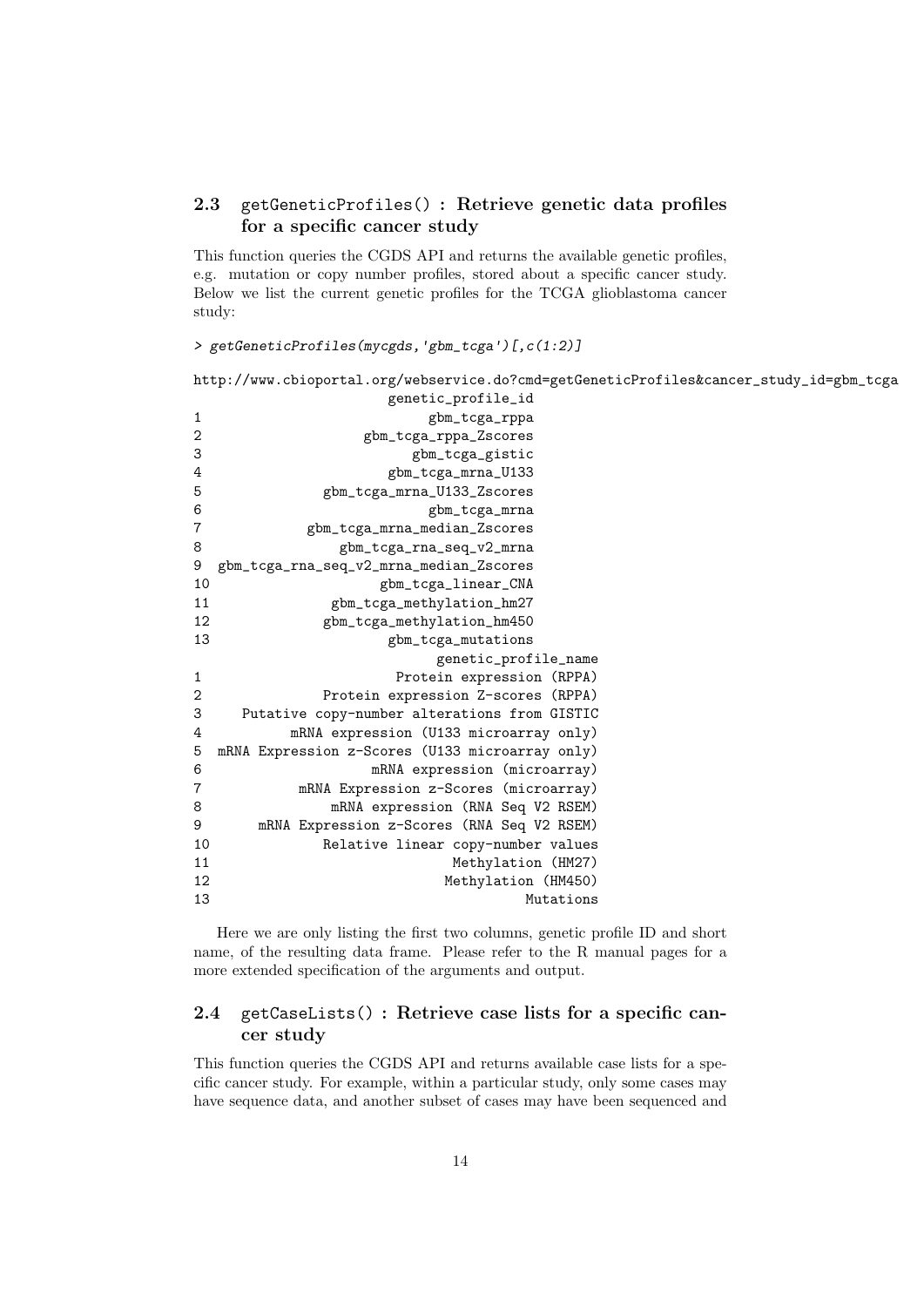treated with a specific therapeutic protocol. Multiple case lists may be associated with each cancer study, and this method enables you to retrieve meta-data regarding all of these case lists. Below we list the current case lists for the TCGA glioblastoma cancer study:

```
> getCaseLists(mycgds,'gbm_tcga')[,c(1:2)]
```

| http://www.cbioportal.org/webservice.do?cmd=getCaseLists&cancer_study_id=gbm_tcga |                            |                                                           |  |  |  |  |
|-----------------------------------------------------------------------------------|----------------------------|-----------------------------------------------------------|--|--|--|--|
|                                                                                   | case_list_id               | case_list_name                                            |  |  |  |  |
| 1                                                                                 | gbm_tcga_all               | All samples                                               |  |  |  |  |
| $\mathbf{2}$                                                                      | gbm_tcga_3way_complete     | Complete samples                                          |  |  |  |  |
| 3                                                                                 | gbm_tcga_cna               | Samples with CNA data                                     |  |  |  |  |
| 4                                                                                 | gbm_tcga_methylation_all   | Samples with methylation data                             |  |  |  |  |
| 5                                                                                 | gbm_tcga_methylation_hm27  | Samples with methylation data (HM27)                      |  |  |  |  |
| 6                                                                                 | gbm_tcga_methylation_hm450 | Samples with methylation data (HM450)                     |  |  |  |  |
| $\overline{7}$                                                                    |                            | gbm_tcga_mrna Samples with mRNA data (Agilent microarray) |  |  |  |  |
| 8                                                                                 | gbm_tcga_rna_seq_v2_mrna   | Samples with mRNA data (RNA Seq V2)                       |  |  |  |  |
| 9                                                                                 | gbm_tcga_mrna_U133         | Samples with mRNA data (U133 microarray)                  |  |  |  |  |
| 10                                                                                | gbm_tcga_cnaseq            | Samples with mutation and CNA data                        |  |  |  |  |
| 11                                                                                | gbm_tcga_sequenced         | Samples with mutation data                                |  |  |  |  |
| 12                                                                                | gbm_tcga_rppa              | Samples with protein data (RPPA)                          |  |  |  |  |
|                                                                                   |                            |                                                           |  |  |  |  |

Here we are only listing the first two columns, case list ID and short name, of the resulting data frame. Please refer to the R manual pages for a more extended specification of the arguments and output.

## 2.5 getProfileData() : Retrieve genomic profile data for genes and genetic profiles

The function queries the CGDS API and returns data based on gene(s), genetic profile(s), and a case list. The function only allows specifying a list of genes and a single genetic profile, or oppositely a single gene and a list of genetic profiles. Importantly, the format of the output data frame depends on if a single or a list of genes was specified in the arguments. Below we are retrieving mRNA expression and copy number alteration genetic profiles for the NF1 gene in all samples of the TCGA glioblastoma cancer study:

> getProfileData(mycgds, "NF1", c("gbm\_tcga\_gistic","gbm\_tcga\_mrna"), "gbm\_tcga\_all")[c(1:

http://www.cbioportal.org/webservice.do?cmd=getProfileData&gene\_list=NF1&genetic\_profile\_i gbm\_tcga\_gistic gbm\_tcga\_mrna

|                 | $50m - 005u - 510v + 010v - 005u - 000v$ |     |
|-----------------|------------------------------------------|-----|
| TCGA.02.0001.01 | -1                                       | NaN |
| TCGA.02.0003.01 |                                          | NaN |
| TCGA.02.0006.01 |                                          | NaN |
| TCGA.02.0007.01 |                                          | NaN |
| TCGA.02.0009.01 |                                          | NaN |
|                 |                                          |     |

We are here only showing the first five rows of the data frame. Entries with NaN indicate missing values. In the next example, we are retrieving mRNA expression data for the MDM2 and MDM4 genes:

> getProfileData(mycgds, c("MDM2","MDM4"), "gbm\_tcga\_mrna", "gbm\_tcga\_all")[c(25:30),]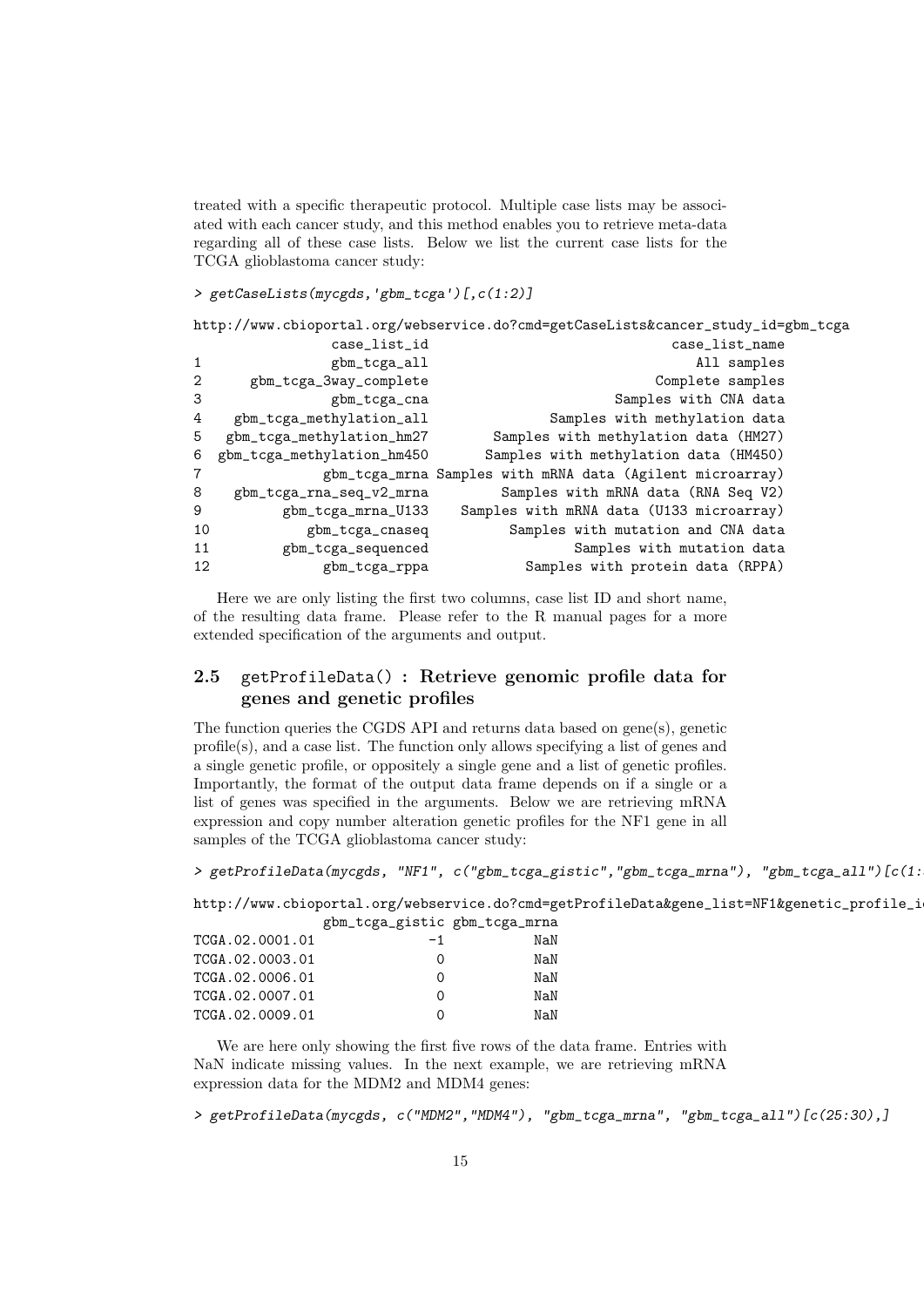http://www.cbioportal.org/webservice.do?cmd=getProfileData&gene\_list=MDM2,MDM4&genetic\_pro MDM2 MDM4

TCGA.02.0060.01 NaN NaN TCGA.06.0875.01 -0.1220625 -0.2091818 TCGA.06.0876.01 -0.0874375 -0.6283636 TCGA.06.0877.01 0.0237500 -0.8740000 TCGA.06.0878.01 0.2522500 -0.1246364 TCGA.06.0879.01 -0.4213750 -0.6226364

We are again only showing the first five rows of the data frame.

#### 2.6 getClinicalData() : Retrieve clinical data for a list of cases

The function queries the CGDS API and returns available clinical data (e.g. patient survival time and age) for a given case list. Results are returned in a data frame with a row for each case and a column for each clinical attribute. The available clinical attributes are:

- overall\_survival\_months: Overall survival, in months.
- overall\_survival\_status: Overall survival status, usually indicated as "LIVING" or "DECEASED".
- disease\_free\_survival\_months: Disease free survival, in months.
- disease\_free\_survival\_status: Disease free survival status, usually indicated as "DiseaseFree" or "Recurred/Progressed".
- age\_at\_diagnosis: Age at diagnosis.

Below we retrieve clinical data for the TCGA ovarian cancer dataset (only first five cases/rows are shown):

```
> getClinicalData(mycgds, "ova_all")[c(1:5),]
```
http://www.cbioportal.org/webservice.do?cmd=getClinicalData&case\_set\_id=ova\_all data frame with 0 columns and 5 rows

#### 3 Examples

#### 3.1 Example 1: Association of NF1 copy number alteration and mRNA expression in glioblastoma

As a simple example, we will generate a plot of the association between copy number alteration (CNA) status and mRNA expression change for the NF1 tumor suprpressor gene in glioblastoma. This plot is very similar to Figure 2b in the TCGA research network paper on glioblastoma (McLendon et al. 2008). The mRNA expression of NF1 has been median adjusted on the gene level (by globally subtracting the median expression level of NF1 across all samples).

> df = getProfileData(mycgds, "NF1", c("gbm\_tcga\_gistic","gbm\_tcga\_mrna"), "gbm\_tcga\_all")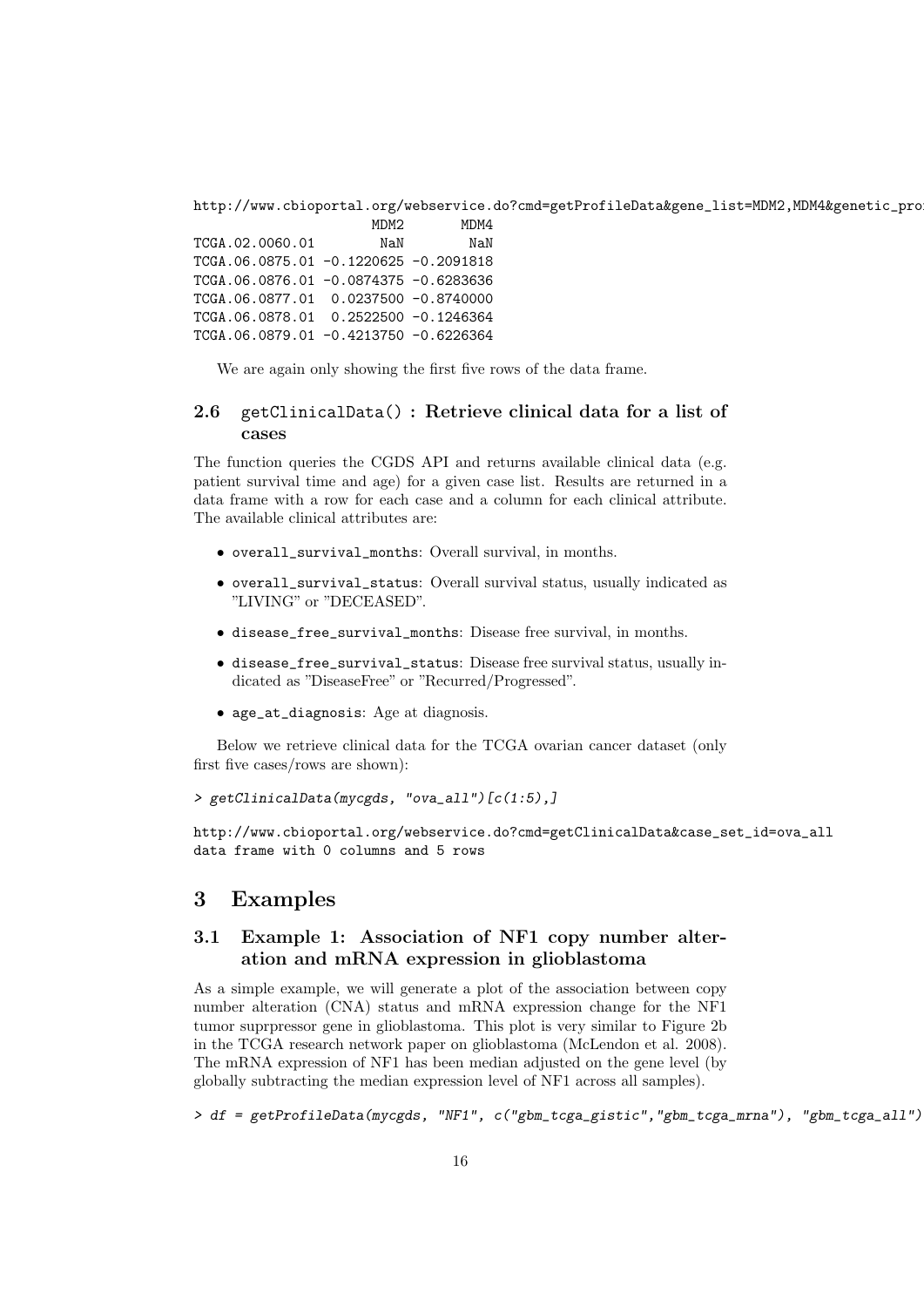http://www.cbioportal.org/webservice.do?cmd=getProfileData&gene\_list=NF1&genetic\_profile\_i

#### $>$  head(df)

|                 | gbm_tcga_gistic gbm_tcga_mrna |     |
|-----------------|-------------------------------|-----|
| TCGA.02.0001.01 | $-1$                          | NaN |
| TCGA.02.0003.01 | O                             | NaN |
| TCGA.02.0006.01 | O                             | NaN |
| TCGA.02.0007.01 | Ω                             | NaN |
| TCGA.02.0009.01 | Ω                             | NaN |
| TCGA.02.0010.01 | Ω                             | NaN |

> boxplot(df[,2] ~ df[,1], main="NF1 : CNA status vs mRNA expression", xlab="CNA status", > stripchart(df[,2] ~ df[,1], vertical=T, add=T, method="jitter",pch=1,col='red')

#### **NF1 : CNA status vs mRNA expression**



Alternatively, the generic cgdsr plot() function can be used to generate a similar plot:

> plot(mycgds, "gbm\_tcga", "NF1", c("gbm\_tcga\_gistic","gbm\_tcga\_mrna"), "gbm\_tcga\_all", sk

http://www.cbioportal.org/webservice.do?cmd=getProfileData&gene\_list=NF1&genetic\_profile\_i http://www.cbioportal.org/webservice.do?cmd=getGeneticProfiles&cancer\_study\_id=gbm\_tcga [1] TRUE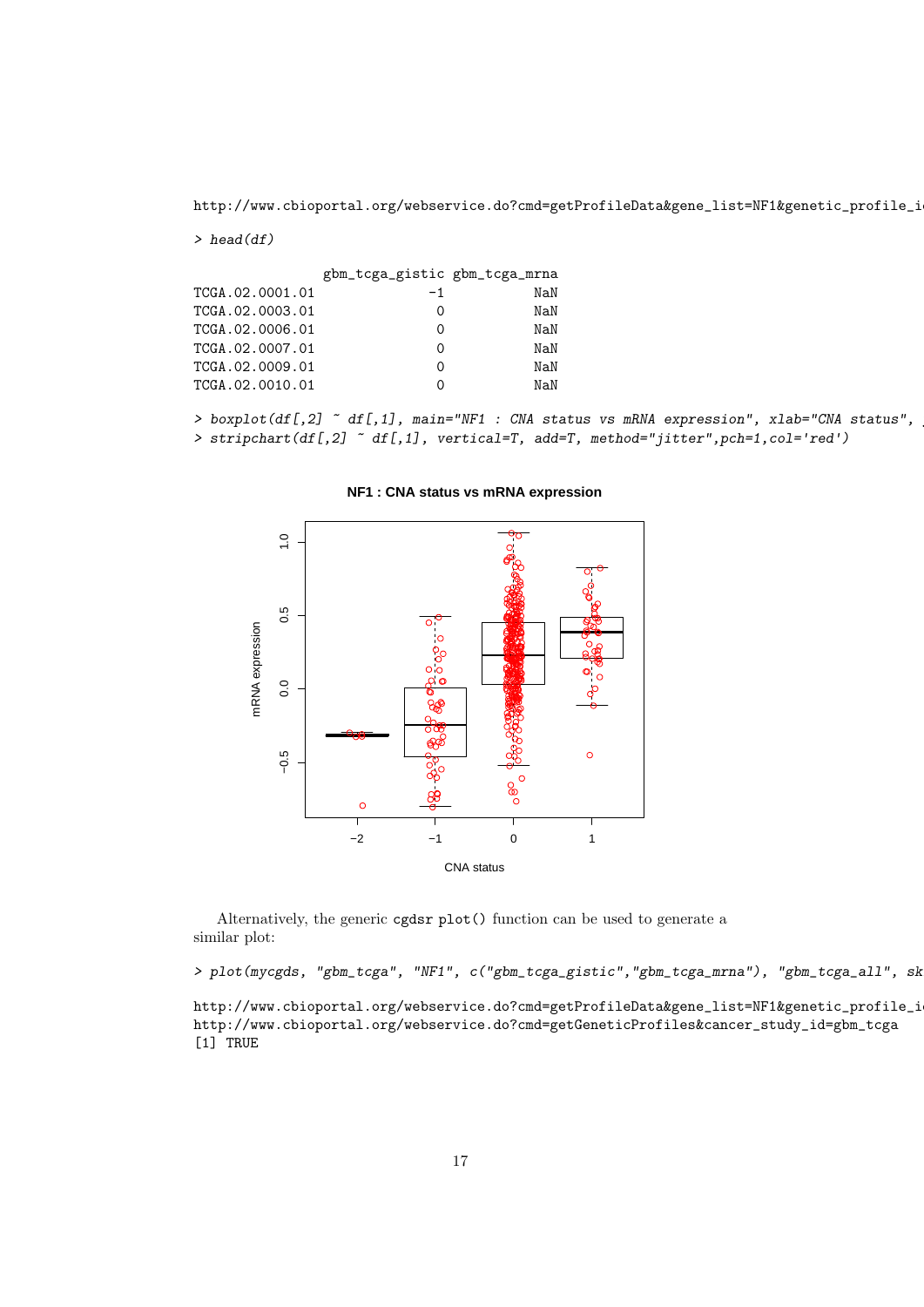

NF1, Putative copy−number alterations from GISTIC

#### 3.2 Example 2: MDM2 and MDM4 mRNA expression levels in glioblastoma

In this example, we evaluate the relationship of MDM2 and MDM4 expression levels in glioblastoma. mRNA expression levels of MDM2 and MDM4 have been median adjusted on the gene level (by globally subtracting the median expression level of the individual gene across all samples). Samples with "NaN" do not have measurements.

> df = getProfileData(mycgds, c("MDM2","MDM4"), "gbm\_tcga\_mrna", "gbm\_tcga\_all")

http://www.cbioportal.org/webservice.do?cmd=getProfileData&gene\_list=MDM2,MDM4&genetic\_pro

 $>$  head(df)

MDM2 MDM4 TCGA.02.0001.01 NaN NaN TCGA.02.0003.01 NaN NaN TCGA.02.0006.01 NaN NaN TCGA.02.0007.01 NaN NaN TCGA.02.0009.01 NaN NaN TCGA.02.0010.01 NaN NaN

> plot(df, main="MDM2 and MDM4 mRNA expression", xlab="MDM2 mRNA expression", ylab="MDM4 m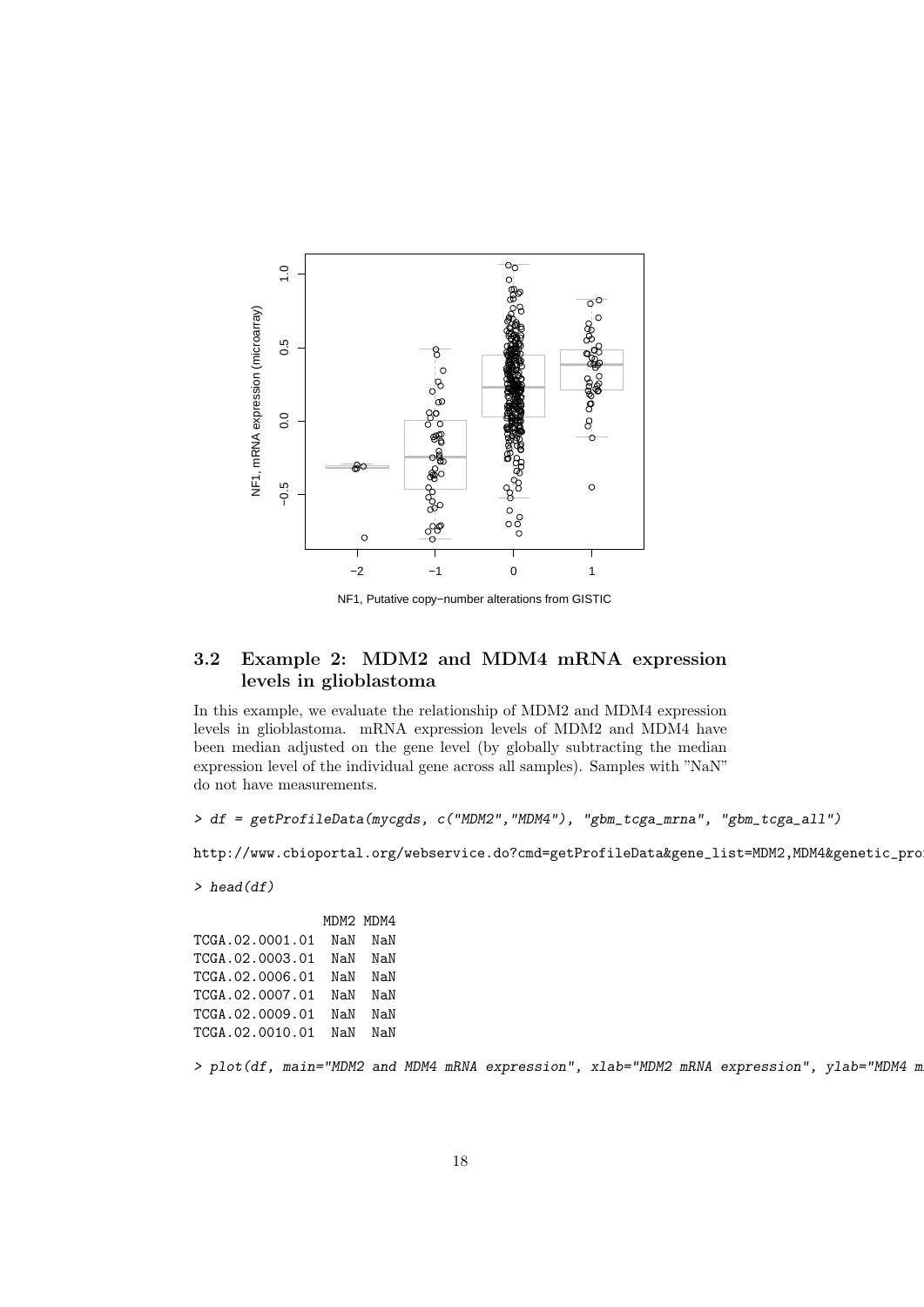



Alternatively, the generic cgdsr plot() function can be used to generate a similar plot:

> plot(mycgds, "gbm\_tcga", c("MDM2","MDM4"), "gbm\_tcga\_mrna" ,"gbm\_tcga\_all")

http://www.cbioportal.org/webservice.do?cmd=getProfileData&gene\_list=MDM2,MDM4&genetic\_pro http://www.cbioportal.org/webservice.do?cmd=getGeneticProfiles&cancer\_study\_id=gbm\_tcga  $[1]$  TRUE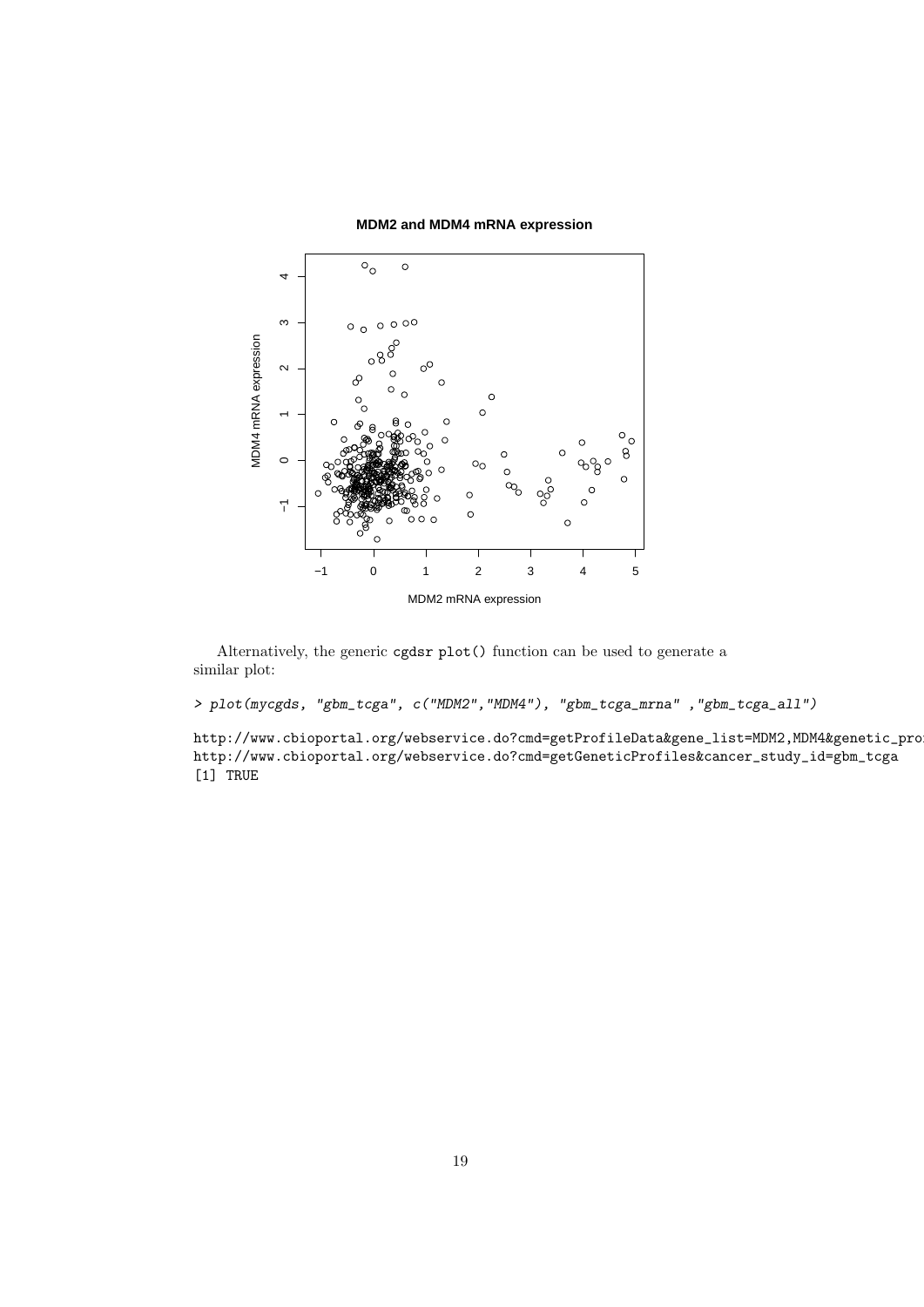

#### 3.3 Example 3: Comparing expression of PTEN in primary and metastatic prostate cancer tumors

In this example we plot the mRNA expression levels of PTEN in primary and metastatic prostate cancer tumors.

> df.pri = getProfileData(mycgds, "PTEN", "prad\_mskcc\_mrna\_median\_Zscores", "prad\_mskcc\_pr

http://www.cbioportal.org/webservice.do?cmd=getProfileData&gene\_list=PTEN&genetic\_profile\_

```
> head(df.pri)
```
PTEN PCA0001 9.467183 PCA0002 9.041528 PCA0003 8.511305 PCA0004 NaN PCA0005 9.413217<br>PCA0006 NaN PCA0006

> df.met = getProfileData(mycgds, "PTEN", "prad\_mskcc\_mrna\_median\_Zscores", "prad\_mskcc\_me http://www.cbioportal.org/webservice.do?cmd=getProfileData&gene\_list=PTEN&genetic\_profile\_

> head(df.met)